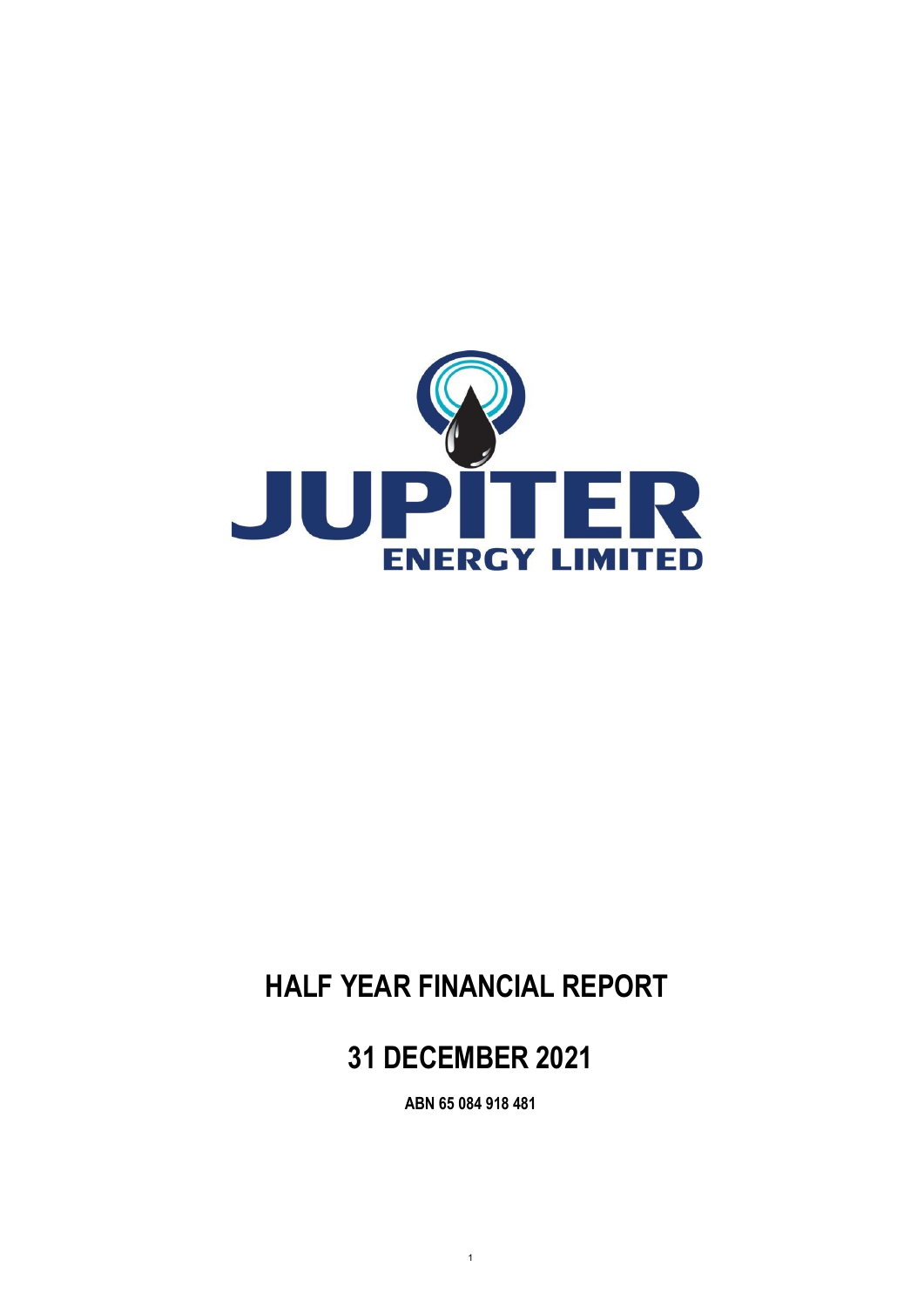#### **Jupiter Energy Limited Corporate directory 31 December 2021**

| <b>Directors</b>            | Geoffrey Gander (Executive Chairman/Chief Executive Officer)<br>Baltabek Kuandykov (Non-Executive Director)<br>Alexey Kruzhkov (Non-Executive Director)<br>Alexander Kuzev (Non-Executive Director)<br>Mark Ewing (Non-Executive Director) |
|-----------------------------|--------------------------------------------------------------------------------------------------------------------------------------------------------------------------------------------------------------------------------------------|
| Company secretary           | James Barrie                                                                                                                                                                                                                               |
| Registered office           | Suite 2<br>Level 13 350 Collins Street<br>Melbourne VIC 3000                                                                                                                                                                               |
| Principal place of business | Suite 2<br>Level 13 350 Collins Street<br>Melbourne VIC 3000                                                                                                                                                                               |
| Share register              | Computershare Investor Services Pty Ltd<br>Level 2, 45 St George's Terrace<br>Perth WA 6000                                                                                                                                                |
| Auditor                     | Ernst & Young<br>11 Mounts Bay Road<br>Perth WA 6000                                                                                                                                                                                       |
| Solicitors                  | Steinepreis Paganin<br>Level 4,<br>16 Milligan Street<br>Perth WA 6000                                                                                                                                                                     |
| <b>Bankers</b>              | National Australia Bank Ltd<br>UB13.03, 100 St Georges Terrace<br>Perth WA 6000                                                                                                                                                            |
| Stock exchange listing      | Jupiter Energy Limited shares are listed on the Australian Securities Exchange (ASX<br>code: JPR)                                                                                                                                          |
| Website                     | www.jupiterenergy.com                                                                                                                                                                                                                      |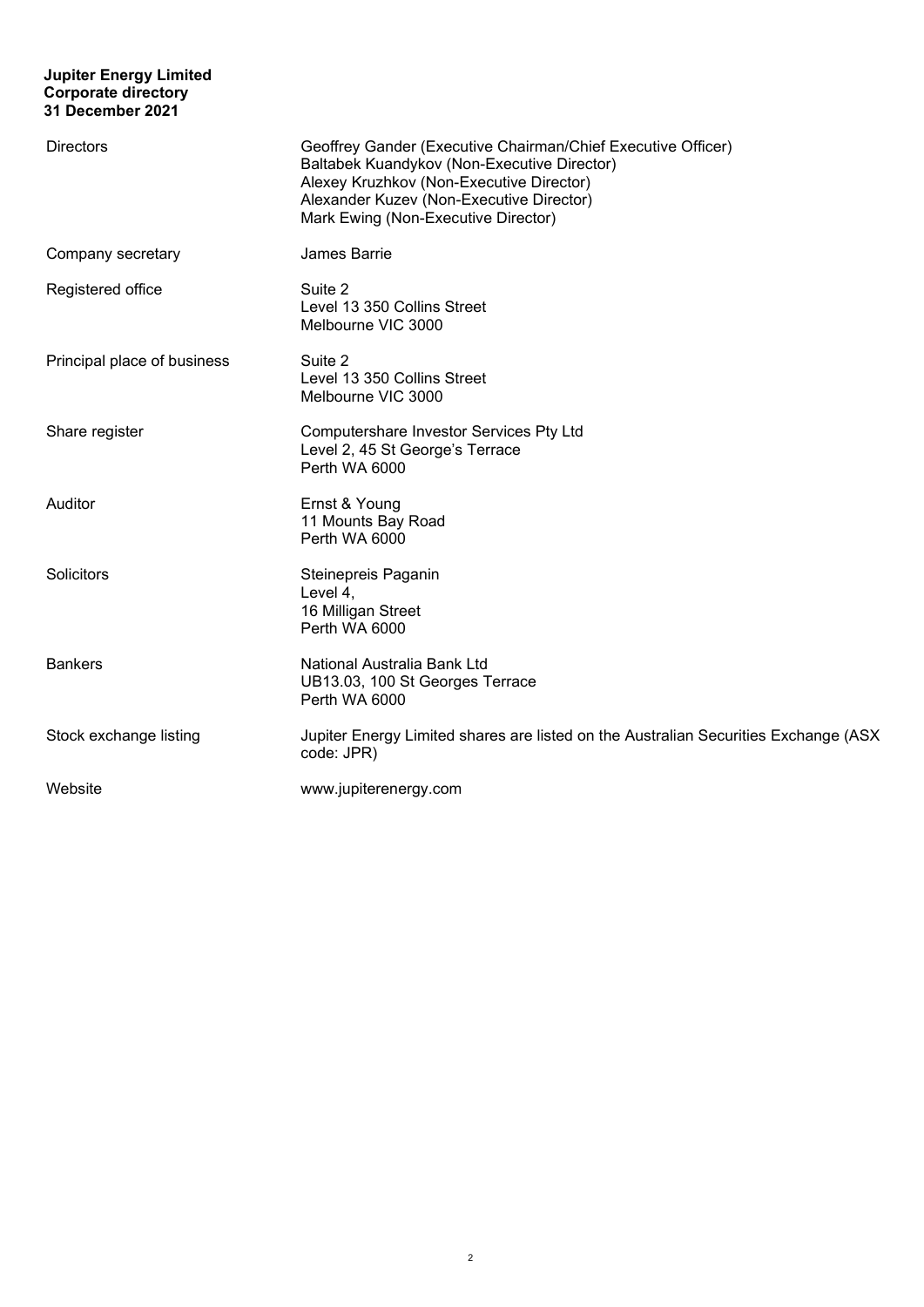#### **Jupiter Energy Limited Directors' report 31 December 2021**

The directors present their report, together with the financial statements, on the consolidated entity (referred to hereafter as the 'consolidated entity') consisting of Jupiter Energy Limited (referred to hereafter as the 'company' or 'parent entity') and the entities it controlled at the end of, or during, the half-year ended 31 December 2021.

#### **Directors**

The following persons were directors of Jupiter Energy Limited during the whole of the financial half-year and up to the date of this report, unless otherwise stated:

Geoffrey Gander (Executive Chairman/Chief Executive Officer) Baltabek Kuandykov (Non-Executive Director) Alexey Kruzhkov (Non-Executive Director) Alexander Kuzev (Non-Executive Director) Mark Ewing (Non-Executive Director)

#### **Principal activities**

During the financial half-year the principal continuing activities of the consolidated entity consisted of:

- Exploration for oil and gas in Kazakhstan: and
- Appraisal, development and production of oil and gas properties in Kazakhstan.

#### **Review of operations**

The loss for the consolidated entity after providing for income tax amounted to \$7,328,260 (31 December 2020: profit of \$5,609,029).

The loss for the financial half-year includes an unrealised foreign exchange loss of \$3,234,298 (Dec 2020: gain of \$9,755,982) on the consolidated entity's promissory notes.

The six month period to 31 December 2021 ("the Review Period") saw the Company continue to produce oil from wells on the Akkar North (East Block), Akkar East and West Zhetybai oilfields.

Akkar East continued to produce under its Commercial Production Licence, Akkar North (East Block) returned to production under its new Commercial Production Licence and West Zhetybai produced (until 31 August 2021) under its Trial Production Licence.

Production on the Akkar East field was from wells J-51, J-52 and 19, production from Akkar North (East Block) was from well J-50 and production from the West Zhetybai oilfield was from well J-58.

Oil production from the West Zhetybia field (J-58) was shut in from 31 August 2021 as the Company commenced the approval process to transition the field to production under its Commercial Licence. These approvals are now expected to be completed in 4<sup>th</sup> Quarter 2022.

All oil produced by the Company was sold into the Kazakh domestic market, as mandated under its current Licence conditions.

There were approximately 52,200 barrels of oil (2020: 89,200 barrels) produced during the Review Period.

#### Production Report:

#### *Production – Akkar North (East Block) Oilfield (J-50 well):*

The implementation of a cost effective 100% gas utilisation is pivotal to enabling the Company to return all its current five production wells to optimal production – which, based on past performance, should be ~100 tonnes (~750 barrels) per day.

#### *Production – Akkar East Oilfield (J-51, J-52, J-53 and # 19 wells):*

During the Review Period, approximately 30,000 barrels of oil (2020: 16,600) were produced from wells J-51, J-52 and well 19. These three wells are located on the northern section of the permit and are part of the East Akkar oilfield.

The J-53 well, which is also located on the Akkar East oilfield, was shut in for the entire Review Period, awaiting further remedial work before potentially coming back onto production. This work will be carried out when the appropriate funding and approvals are in place.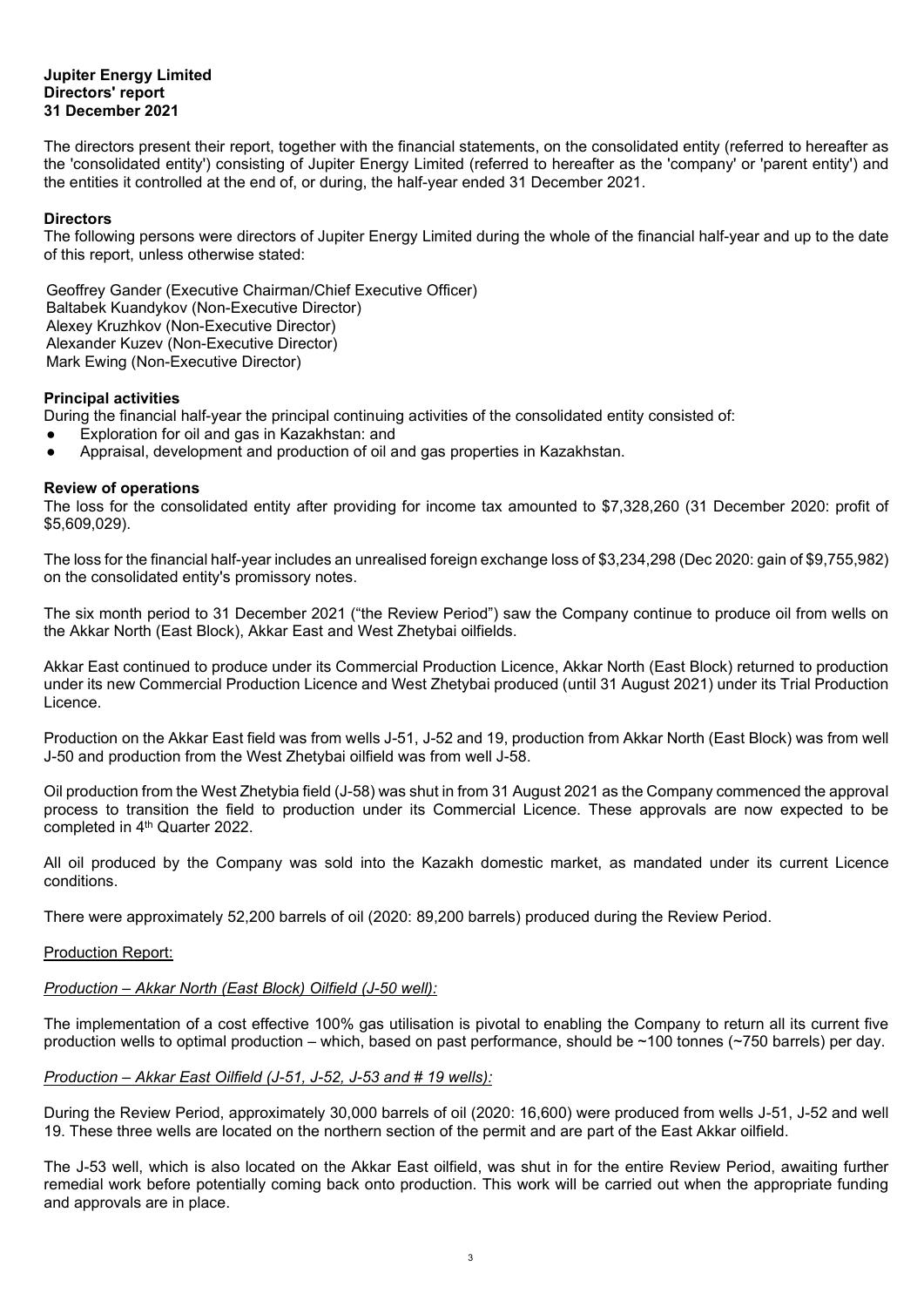#### *Production – West Zhetybai Oilfield (J-55, J-58 and J-59 wells):*

During the Review Period, approximately 11,000 barrels of oil (2020: 53,700) were produced from the J-58 well. This well only operated for 2 months (July and August 2021) during the Review Period, before being shut in and it is now going through the approval process to transition to Commercial Production.

No oil was produced from the J-59 well. These two wells are located on the southern section of the permit and are part of the West Zhetybai oilfield.

The J-55 well, which is also located on the West Zhetybai oilfield, was shut in for the entire Review Period, awaiting further remedial work before potentially coming back onto production. This work will be carried out when the appropriate funding and approvals are in place.

#### *Status of Licences:*

The Company has completed the transition of the Akkar North (East Block) and Akkar East fields from Trial Production to Commercial Production.

The Company is now in the process of completing the transition of the West Zhetybai field to its Commercial Production Licence and it is expected that this process will now take until 4<sup>th</sup> Quarter 2022. The reason for this revised timeline is detailed below, under the section covering the Company's 100% Gas Utilisation Plan.

During the Review Period, the Company was successful in having the Final Reserve Report for the West Zhetybai field approved by the Kazakh Committee of Geology. This report is an important milestone in enabling the West Zhetybai field to make a successful transition from a Trial Production Licence to a Commercial Production Licence.

#### *Preparatory Period Production Restrictions:*

Under the Kazakh Sub Surface Code, there is a provision for a field to transition from its Exploration phase (Trial Production Licence) to Commercial Production under the so called "Preparatory Period", during which time the operator may produce oil whilst not having the requisite infrastructure in place to achieve 100% gas utilisation.

The Company does not currently have such gas utilisation infrastructure in place and therefore the Akkar East and Akkar North (East Block) fields are only able to produce under these "Preparatory Period" restrictions. In summary, the level of gas emissions that have been approved for the Akkar East and Akkar North (East Block) fields mean that production from the J-50, J-51, J-52 and 19 wells is constrained.

The J-51, 52 and 19 wells would normally produce a cumulative total of ~60 tonnes (450 barrels) per day but during the Preparatory Period, this cumulative total has been reduced to ~22 tonnes (165 barrels) per day. This reduced production level ensures that all associated gas produced during production can be used on the field for power, heating and the like.

Likewise with the J-50 well on Akkar North (East Block), this well would normally produce ~15 tonnes (115 barrels) per day but during the Preparatory Period, this cumulative total has been reduced to ~8.5 tonnes (65 barrels) per day. This reduced production level also ensures that all associated gas produced during production can be used on the field for power, heating and the like.

#### **Oil Sales:**

On 16 September 2021, the Company announced that Arion Trading had signed an agreement for the purchase of 100% of Jupiter's domestic oil supply under terms consistent with those that other Jupiter oil trading partners have signed in the past. This agreement is based on 100% prepayment for all oil from the wellhead. Deliveries to Arion Trading commenced on 16 October 2021.

#### **Drilling Report:**

There was no drilling activity during the Review period.

#### **Gas Utilisation Plan:**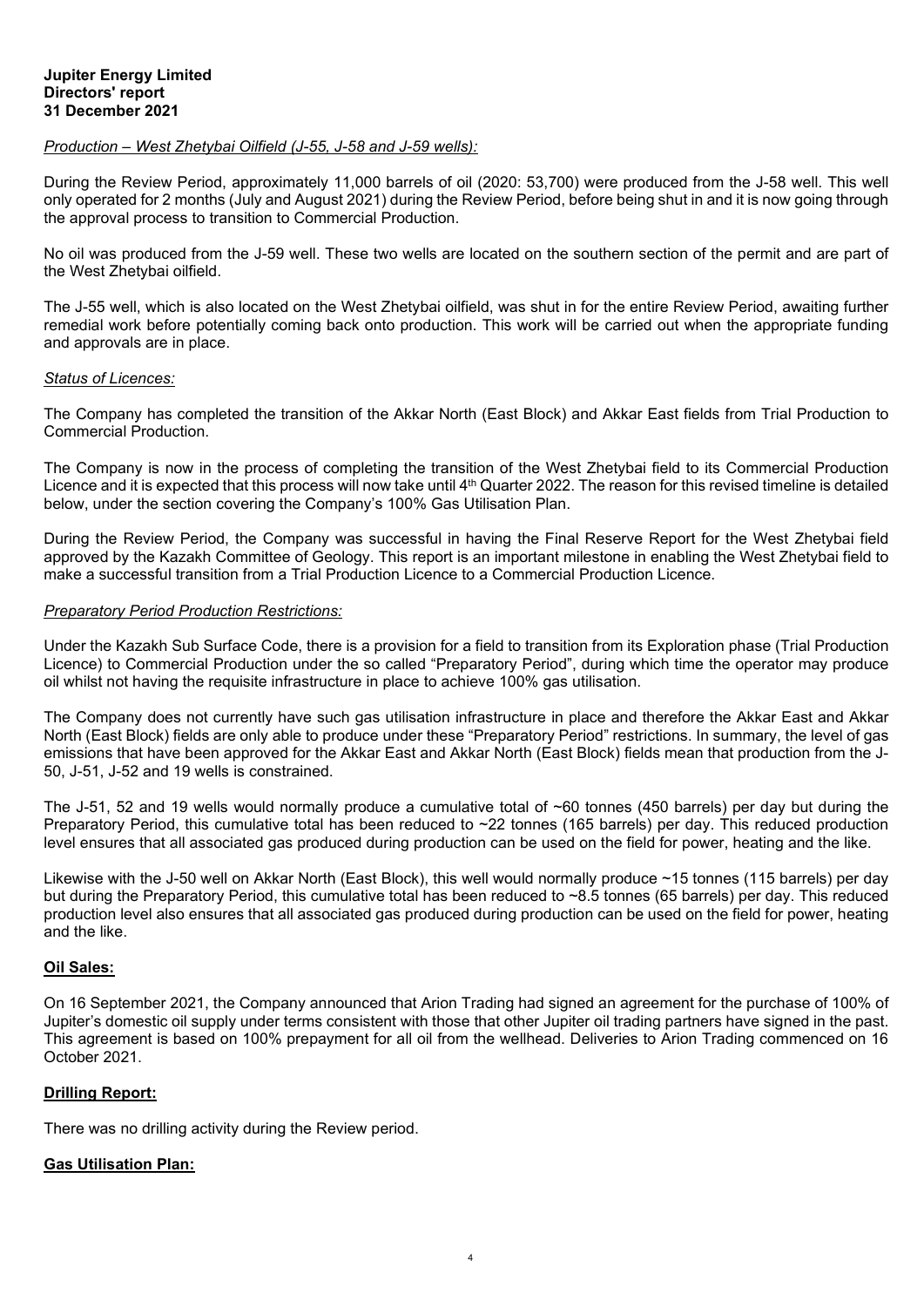#### **Jupiter Energy Limited Directors' report 31 December 2021**

On 16 September 2021, the Company signed a Framework Agreement with Sleipnir Technologies LLP (Sleipnir), a Kazakh registered company that has a background in oil trading and the design and development of oilfield infrastructure.

Under Phase 1 of the Framework Agreement, Sleipnir has been working with Jupiter Energy in a Project Management capacity, assisting in the development of a detailed Project Development Plan to achieve 100% gas utilisation on all three of the Company's oilfields (the Plan). A project team made up of Jupiter and Sleipnir personnel has developed the Plan and a local Kazakh Institute completed the documentation of the detailed technical specifications associated with the Plan.

The Plan was lodged with the relevant authorities on 11 March 2022. On the basis that the Plan is approved by the relevant authorities and funding is in place to purchase and install the requisite infrastructure equipment, the current estimate is that the Stage 1 of the Plan will be operational during  $4<sup>th</sup>$  Quarter 2022.

The West Zhetybai field (and specifically the J-58 well) will not return to production until the Stage 1 100% Gas Utilisation infrastructure is operational. Assuming success with approvals and installation of equipment, this well would return at optimal daily production (~30 tonnes / ~230 barrels) and not at a constrained rate. The well had expected to return to constrained production in late 2Q or early 3Q 2022, however, on review, it was decided it was appropriate to combine the J-58 return to production with the Company operating in a 100% Gas Utilisation environment.

The current expectation is to install the requisite infrastructure to enable wells J-51, J-52, J-58 and 19 to return to optimal production levels before the end of CY 2022 – which should mean daily oil production of ~85 tonnes / 640 barrels.

It is planned for the J-50 well to return to optimal production in 1Q 2023 and when this occurs, daily production should reach ~100 tonnes / 750 barrels per day.

It should be noted that Stage 1 of the Gas Utilisation Plan is based on a distributed solution that will allow for the return to optimal production of the current 5 production wells. Stage 2 of the Plan will be based on a centralized approach that will allow for the necessary scalability that will be required as the Company drills more wells on the Akkar North (East Block), Akkar East and West Zhetybai fields.

Stage 2 of the Plan will be addressed during 2024, when it is expected that the Company will have access to more working capital, provided by the increased oil sales achieved through the successful implementation of Stage 1 of the Plan.

#### **Akkar North Oilfield - Joint Development Plan:**

The Akkar North oilfield area is licenced under two separate contracts – one is held by Jupiter Energy (Akkar North [East Block]) and the remainder of the field is held under licence by Jupiter Energy's neighbour MangistauMunaiGas (MMG).

As part of the approval process of moving Akkar North (East Block) into Commercial Production, the Kazakh Central Commission for Exploration and Development of Hydrocarbon Deposits (the CCED) noted that under the Kazakh Sub Surface Code (specifically paragraph 1 of Article 151 of the Code) Jupiter Energy and MMG would need to "conclude an agreement on joint exploration and production or production of a deposit or field as a single object".

During the Review Period, Jupiter Energy and MMG concluded a final version of the Joint Field Development Agreement for the future development of the entire Akkar North oilfield and submitted this agreement to the Kazakh Ministry of Energy. The Ministry is currently reviewing this Joint Field Development Plan.

#### **West Zhetybai Oilfield - Joint Development Plan:**

A small part of the West Zhetybai oilfield has an accumulation that is located on an area that is licenced under two separate contracts – one is held by Jupiter Energy and the other is held under licence by Jupiter Energy's neighbour, Ushkuyu LLP (formerly known as Ansagan Petroleum LLP).

During the Review Period, the parties agreed the parameters for a Joint Field Development Plan for this specific area and it is expected that a Joint Field Development Agreement will be submitted to the Kazakh Ministry of Energy for review before the end of 1Q 2022.

#### **2021 Annual General Meeting:**

The 2021 Annual General Meeting was held via Zoom on Friday 19 November 2021 and all Resolutions were passed on a poll.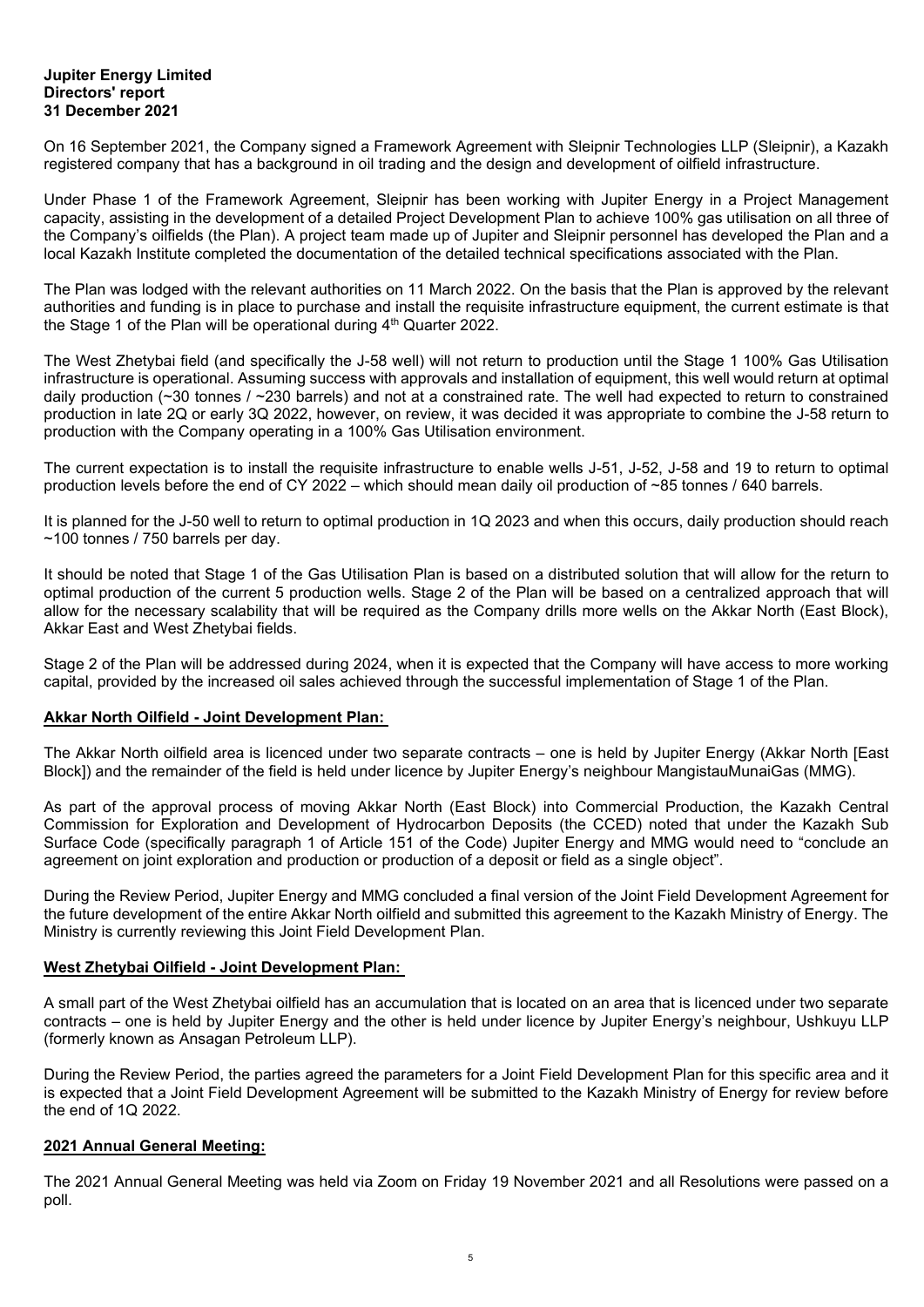#### **Update on the Corporate Strategic Review Process:**

The Company continues to work with VTB Capital with regards its Strategic Review process. VTB Capital's work has confirmed that the key impediment for potential future investment in the Jupiter Energy acreage is the need to achieve 100% Gas Utilisation and to that end, the Company is well progressed in its plans to achieve this goal before the end of CY 2022.

Jupiter Energy will continue to review opportunities for new sources of funding now that there is a more definitive plan in place to address the issue of gas utilisation. As part of its ongoing Strategic Review, the Company will also reassess whether any other opportunities exist to maximise value for its shareholders.

Coupled with this work, during the 4<sup>th</sup> Quarter, the Company opened dialogue with all four Noteholders on the issue of the current balance sheet debt and what options may be available for a potential restructure of this debt. These discussions resulted in agreement on a Debt Restructure Plan, announced to shareholders on 4 March 2022. Details of the Debt Restructure Plan are covered in the "Subsequent Events" section below.

As a result of the above work, there are a number of different options being considered in terms of how to best continue the future development of Jupiter Energy's licence area in Kazakhstan.

#### **Funding and Capital Management:**

As at 31 December 2021, the Company had 153,377,693 listed shares trading under the ASX ticker "JPR".

The Company has no options or Performance Shares, listed or unlisted, on issue.

As at 31 December 2021, total Company debt outstanding (principal + accrued interest) stood at approximately \$US69.92m (AU\$96.36m) through the following funding agreements:

|                                                                                 | US\$<br>millions | AU\$<br>millions |
|---------------------------------------------------------------------------------|------------------|------------------|
| 2017 Funding Agreement (max \$US5m + an additional commitment of up to \$US11m) | 7.21             | 9.93             |
| 2016 Funding Agreement (max \$US5m + overrun)                                   | 6.17             | 8.50             |
| <b>Refinanced Series B Promissory Note</b>                                      | 18.22            | 25.12            |
| <b>Refinanced Series B Promissory Note</b>                                      | 38.32            | 52.81            |
|                                                                                 |                  |                  |
|                                                                                 | 69.92            | 96.36            |

In terms of available short-term funding, as at 31 December 2021, the Company had drawn down \$US7.21m (AU\$9.93m) under the 2017 Funding Agreement. Based on a total of \$US16m being available under this Agreement, \$US8.79m (AU\$12.11 m) is still available. The ability of the Company to draw down on the remaining funds has not been tested in the current geopolitical environment.

As at 31 December 2021, the 2016 Funding Agreement had been fully drawn and had an overrun of \$US1.17m (AU\$1.61 m). This overrun will be funded by the 2017 Funding Agreement, meaning that the total additional funding amount available to the Company, as at 31 December 2021, is a net amount of \$US7.62m (AU\$10.50m).

#### **Operations Budget:**

The Company continues to operate under an approved Operations Budget using the combined net revenues from prepaid oil sales.

Whilst there are funds available under the remaining debt facility (the 2017 Funding Agreement), the Board is now focused on using funding other than debt to build the Company.

Based on the restructure of the current Balance Sheet, as contemplated by the March 2022 Debt Restructure Plan, the Company expects to raise additional funds to ensure it remains funded through calendar year 2022.

The purchase and installation of the Stage 1 Gas Utilisation infrastructure, as well as any future drilling work, will require access to additional working capital and this may include a combination of raising new equity, securing deferred payment terms with a local Kazakh turnkey drilling operator and/or prepayment of additional oil sales by the local oil trader.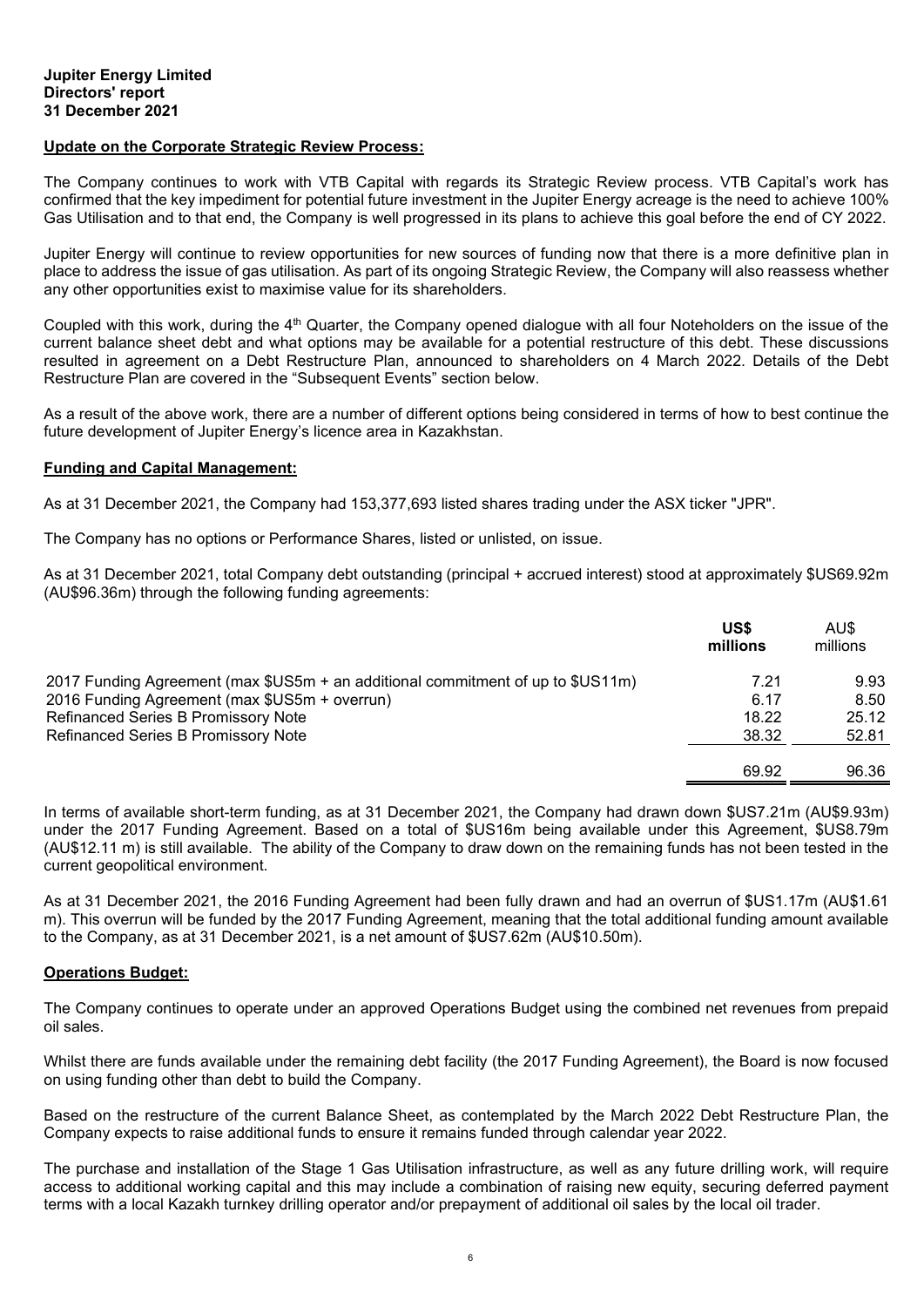#### **Jupiter Energy Limited Directors' report 31 December 2021**

Once the appropriate funding has been secured, the further development of the Akkar North (East Block), Akkar East and West Zhetybai fields, and in particular the building of Stage 2 of the topside infrastructure, will be accelerated. Based on current management forecasts, the Company has sufficient working capital, not including access to the funding under the 2017 Funding Agreement, until August 2022. The Company expects to secure additional funding, via a source other than debt, to enable the implementation of Stage 1 of the Gas Utilisation Plan during 4<sup>th</sup> Quarter 2022

#### **Summary:**

The Company had a productive 6 month period from 1 July to 31 December 2021, notwithstanding the constrained production mandated by Preparatory Restrictions and having to shut in the West Zhetybai oilfield, as part of the approval process to transition the oilfield from Trial to Commercial Production.

The events that led to the civil unrest in Kazakhstan in early January 2022 have, it appears, been resolved and operations have not been impacted. At the time of writing, the recent conflict in Ukraine has not had an impact on operations in Kazakhstan but the situation continues to be monitored.

The announcement of a Debt Restructure Plan in early March 2022 is seen as an extremely positive step forward for the Company.

Since acquiring an exploration permit in 2008, independent reserve reports continue to confirm that that Jupiter has now discovered three sizeable oilfields with significant reserves and resources. The goal of developing Jupiter Energy into a full cycle E&P company with a meaningful production profile and sizeable 2P reserves base remains the key objective for the Board and Management and the Company remains confident of continuing to make progress towards achieving this goal during the remainder of 2022.

The Board is confident that several funding options will become available now that the Company has a clear plan to achieve 100% Gas Utilisation on its three oilfields and has agreed the parameters for a Debt Restructure Plan with its four Noteholders.

The focus must now be on implementing the Gas Utilisation Plan and maximizing future value for both Jupiter Energy's shareholders and Noteholders.

#### **Competent Persons Statement:**

#### **General**

Alexey Glebov, PhD, with over 33 years' oil & gas industry experience, is the qualified person who has reviewed and approved the technical information contained in this report. Alexey PhD's in technical science (1992) and geology science (2006), an Honors Degree in Geology and Geophysics (1984) from Novosibirsk State University and a Gold Medal (1985) from USSR Academy of Sciences. He is a member since 2001 of the European Association of Geoscientists & Engineers (EAGE #M2001-097) and was made an Honorary Oilman in 2011 by the Ministry of Energy of the Russian Federation. Alexey Glebov is qualified in accordance with ASX Listing Rule 5.41.

#### Kazakh State Approved Reserves

The information in this report which relates to the  $C<sup>1</sup>$  and  $C<sup>2</sup>$  Block 31 reserve estimations is based on information compiled by Reservoir Evaluation Services LLP ("RES"), a Kazakh based oil & gas consulting Group that specialises in oil & gas reserve estimations. RES has used the Kazakh Reserve classification system in determining their estimations. RES has sufficient experience which is relevant to oil & gas reserve estimation and to the specific permit in Kazakhstan to qualify as competent to verify the information pertaining to the C<sup>1</sup> and C<sup>2</sup> reserve estimations. RES has given and not withdrawn its written consent to the inclusion of the  $C^1$  and  $C^2$  reserve estimations in the form and context in which they appear in this report. RES has no financial interest in the Group.

#### **Significant changes in the state of affairs**

There were no significant changes in the state of affairs of the consolidated entity during the financial half-year.

#### **Matters subsequent to the end of the financial half-year**

On 4 March 2022, the Company announced details of a Debt Restructure Plan that had been finalised with its four (4) Noteholders. Binding Deeds of Settlement have been signed and the Deeds outline the following terms: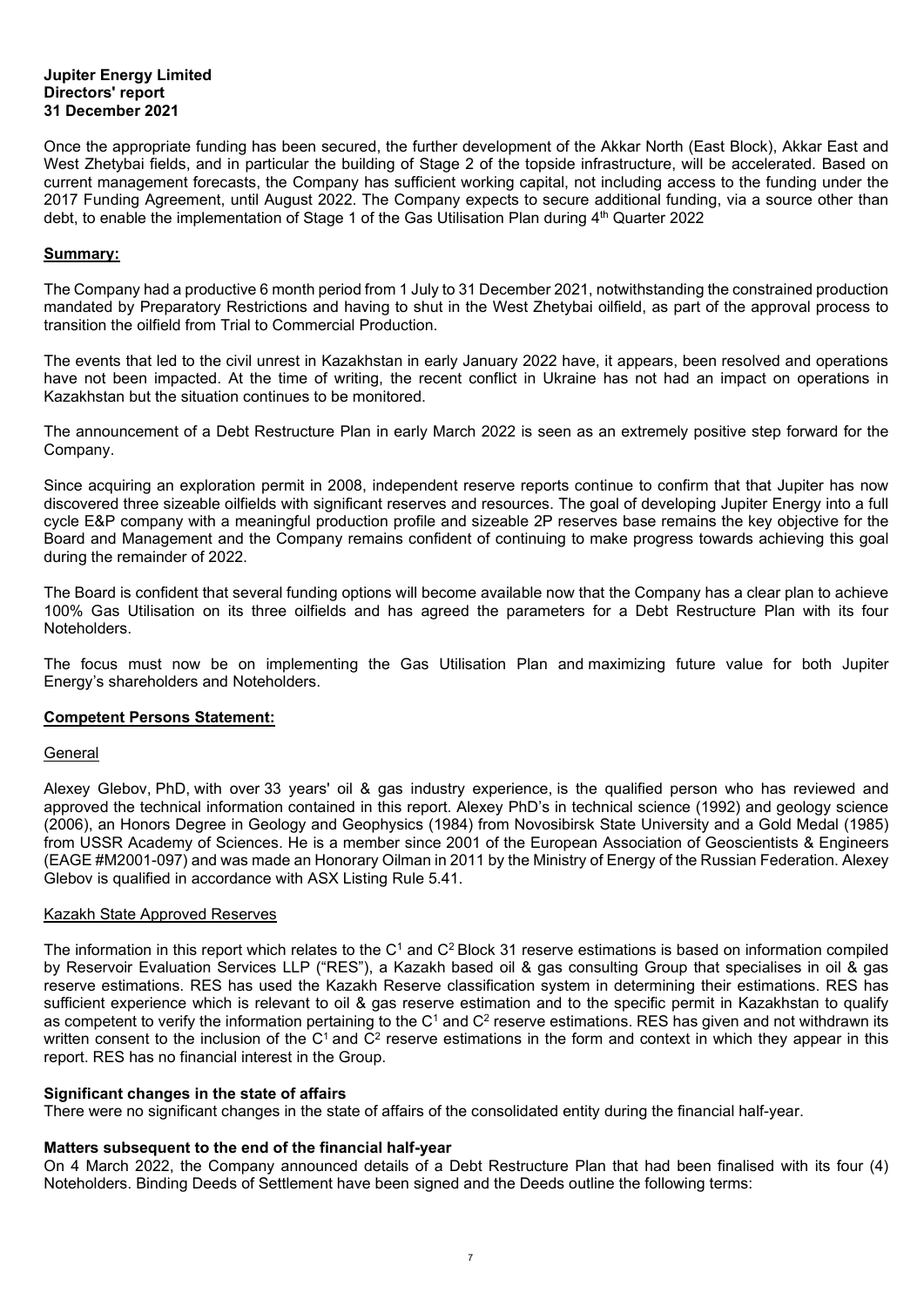#### **Jupiter Energy Limited Directors' report 31 December 2021**

- The Company to pay each Noteholder 20% of their total debt outstanding in cash at the settlement date
- The Noteholder to convert 30% of their total debt outstanding to new shares in the Company at the settlement date
- The Noteholder to write off the remaining principal and all accrued interest equivalent to 50% of their total debt outstanding at the settlement date

In order for the Company to fund the contemplated debt payout, the Company advised that it intended to raise a minimum of \$35,000,000 via the issue of new shares (**Capital Raising**). The issue price used to raise new equity will also be the price used to calculate the number of shares to be issued to the Noteholders to satisfy the debt for equity portion of the Deeds of **Settlement** 

The debt restructure is subject to the following conditions precedent:

- completion of the Capital Raising; and
- receipt of all relevant ASX and Kazakh regulatory approvals.

In broad terms, the debt restructure, if successfully completed, would see Jupiter become debt free and with sufficient working capital to complete its plans to achieve 100% Gas Utilisation on its three oilfields during 2023 as well as fund a drilling campaign for the 2023 and 2024 calendar years.

On 15 March 2022, the Company announced it had lodged its 100% Gas Utilisation Plan with the relevant authorities. The focus will now be to ensure the approval process runs as smoothly as possible and the funding required for the purchase and installation of the equipment is in place. Achieving 100% Gas Utilisation in a reasonable timeframe under a realistic budget is a critical milestone for the Company as it will enable all five production wells to return to their optimal flow rates.

No other matter or circumstance has arisen since 31 December 2021 that has significantly affected, or may significantly affect the consolidated entity's operations, the results of those operations, or the consolidated entity's state of affairs in future financial years.

#### **Auditor's independence declaration**

A copy of the auditor's independence declaration as required under section 307C of the Corporations Act 2001 is set out on page 8.

This report is made in accordance with a resolution of directors, pursuant to section 306(3)(a) of the Corporations Act 2001.

On behalf of the directors

 $\begin{array}{c} \hline \hline \hline \end{array}$ 

Geoffrey Gander **Director** 

16 March 2022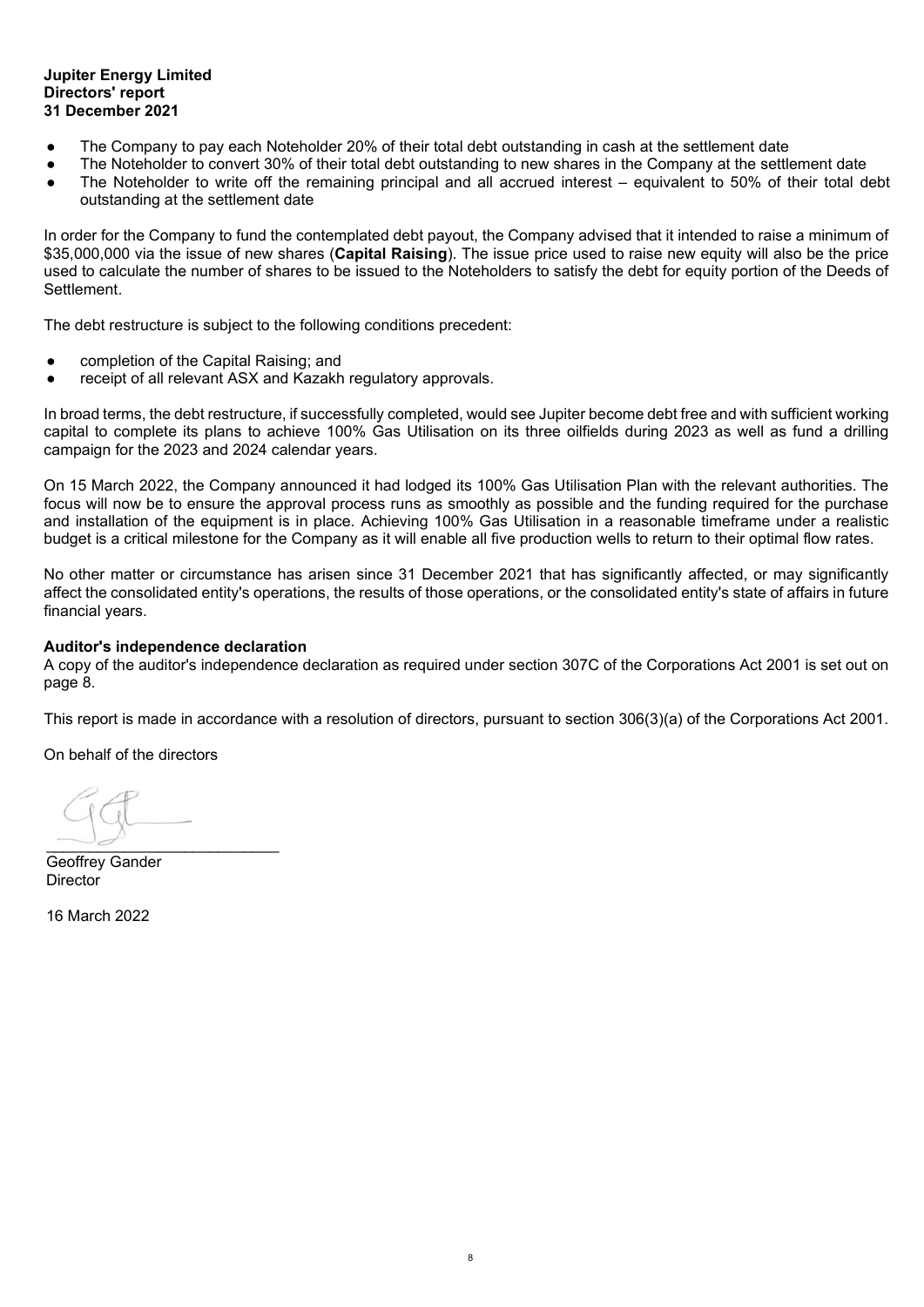

Ernst & Young 11 Mounts Bay Road Perth WA 6000 Australia GPO Box M939 Perth WA 6843

Tel: +61 8 9429 2222 Fax: +61 8 9429 2436 ey.com/au

# **Auditor's independence declaration to the directors of Jupiter Energy Limited**

As lead auditor for the review of the half-year financial report of Jupiter Energy Limited for the half-year ended 31 December 2021, I declare to the best of my knowledge and belief, there have been:

- a. No contraventions of the auditor independence requirements of the *Corporations Act 2001* in relation to the review;
- b. No contraventions of any applicable code of professional conduct in relation to the review; and
- c. No non-audit services provided that contravene any applicable code of professional conduct in relation to the review.

This declaration is in respect of Jupiter Energy Limited and the entities it controlled during the financial period.

Entry

Ernst & Young

 $M\Box\angle$ 

Mark Cunningham Partner 16 March 2022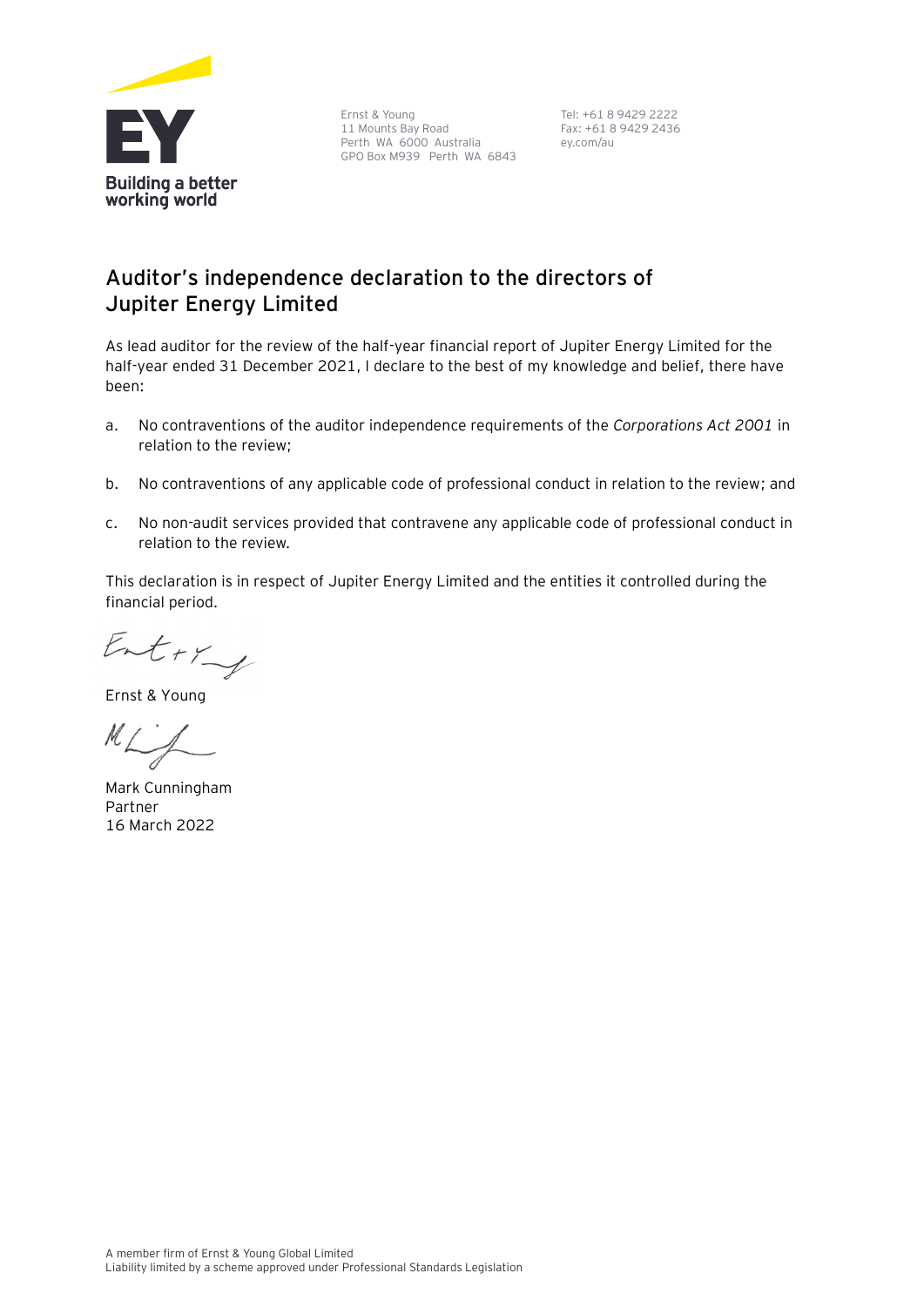#### **Jupiter Energy Limited Contents 31 December 2021**

| Statement of profit or loss and other comprehensive income                   | 11              |
|------------------------------------------------------------------------------|-----------------|
| Statement of financial position                                              | 12 <sup>°</sup> |
| Statement of changes in equity                                               | 13              |
| Statement of cash flows                                                      | 14              |
| Notes to the financial statements                                            | 15              |
| Directors' declaration                                                       | 20              |
| Independent auditor's review report to the members of Jupiter Energy Limited | 21              |

#### **General information**

The financial statements cover Jupiter Energy Limited as a consolidated entity consisting of Jupiter Energy Limited and the entities it controlled at the end of, or during, the half-year. The financial statements are presented in Australian dollars, which is Jupiter Energy Limited's functional and presentation currency.

Jupiter Energy Limited is a listed public company limited by shares, incorporated and domiciled in Australia. Its registered office and principal place of business is:

Suite 2 Level 13 350 Collins Street Melbourne VIC 3000

A description of the nature of the consolidated entity's operations and its principal activities are included in the directors' report, which is not part of the financial statements.

The financial statements were authorised for issue, in accordance with a resolution of directors, on 16 March 2022.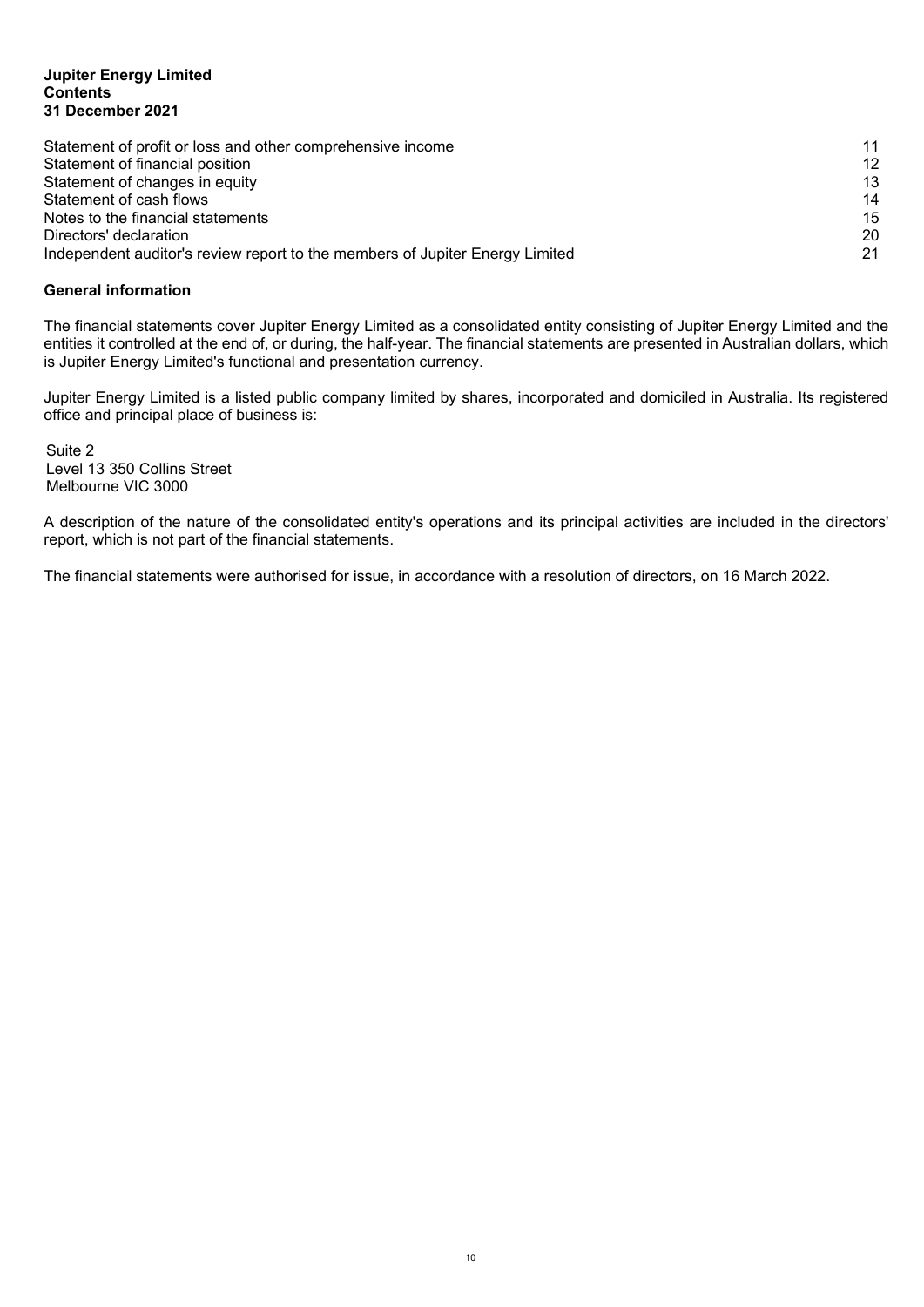#### **Jupiter Energy Limited Statement of profit or loss and other comprehensive income For the half-year ended 31 December 2021**

|                                                                                                                           |             | <b>Consolidated</b>              |                                |
|---------------------------------------------------------------------------------------------------------------------------|-------------|----------------------------------|--------------------------------|
|                                                                                                                           | <b>Note</b> | 31 Dec 2021                      | 31 Dec 2020                    |
|                                                                                                                           |             | \$                               | \$                             |
| Sales<br>Less cost of goods sold                                                                                          | 3           | 2,041,397<br>(1, 317, 297)       | 1,943,894<br>(1, 138, 091)     |
| <b>Gross Margin</b>                                                                                                       |             | 724,100                          | 805,803                        |
| Other income<br>Interest revenue calculated using the effective interest method<br>Net gain or (loss) on foreign exchange |             | 171,858<br>40,653<br>(3,240,708) | 214,683<br>11,295<br>9,768,459 |
| <b>Expenses</b><br>General and administrative costs<br>Finance costs                                                      |             | (962, 443)<br>(4,061,720)        | (1, 182, 100)<br>(4,009,111)   |
| Profit/(loss) before income tax expense                                                                                   |             | (7,328,260)                      | 5,609,029                      |
| Income tax expense                                                                                                        |             |                                  |                                |
| Profit/(loss) after income tax expense for the half-year attributable to the<br>owners of Jupiter Energy Limited          |             | (7,328,260)                      | 5,609,029                      |
| Other comprehensive income                                                                                                |             |                                  |                                |
| Items that may be reclassified subsequently to profit or loss<br>Foreign currency translation                             |             | 546,161                          | (2,693,184)                    |
| Other comprehensive income for the half-year, net of tax                                                                  |             | 546,161                          | (2,693,184)                    |
| Total comprehensive income for the half-year attributable to the owners of<br><b>Jupiter Energy Limited</b>               |             | (6,782,099)                      | 2,915,845                      |
|                                                                                                                           |             | <b>Cents</b>                     | <b>Cents</b>                   |
| Basic earnings per share<br>Diluted earnings per share                                                                    | 10<br>10    | (4.78)<br>(4.78)                 | 3.66<br>3.66                   |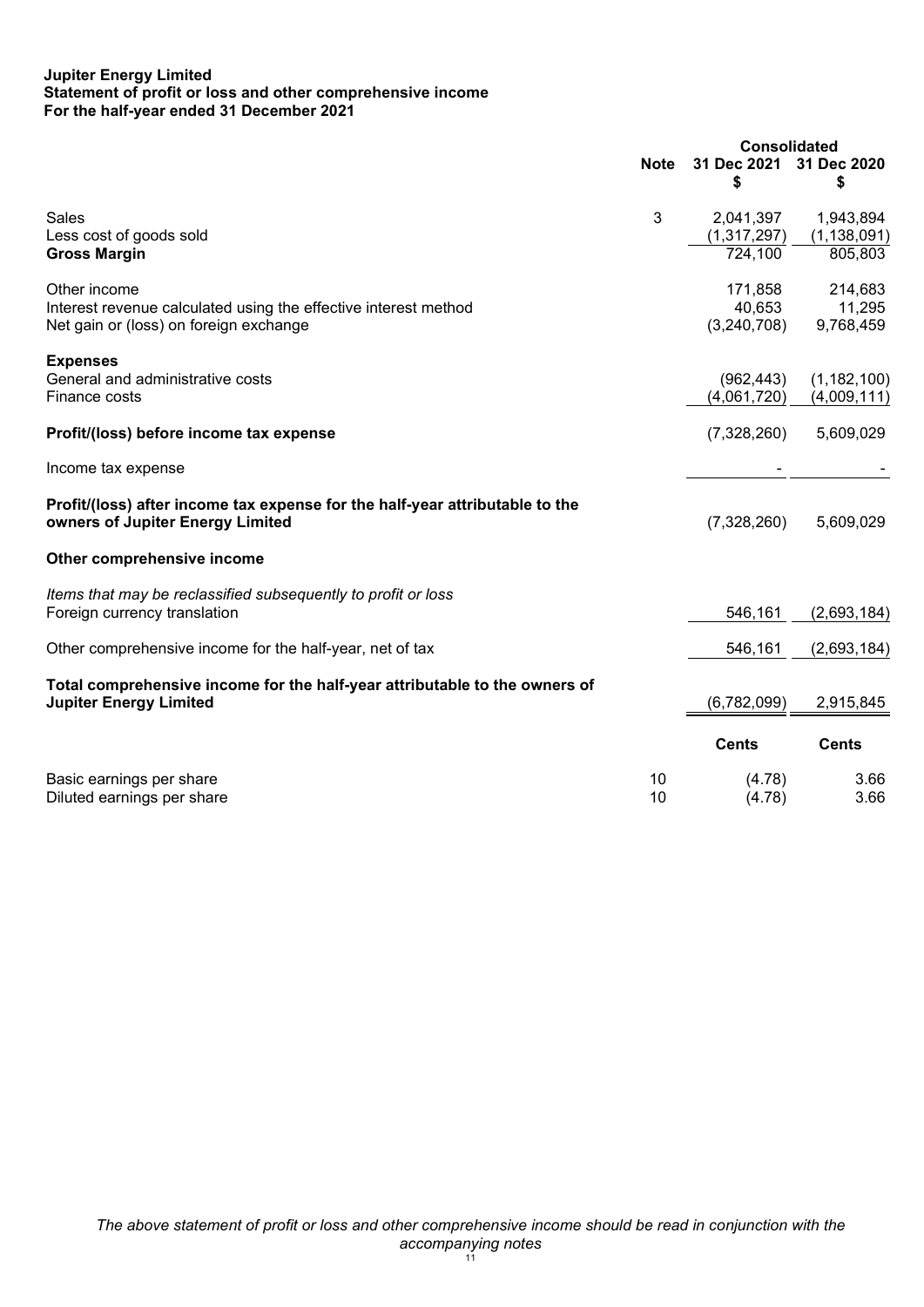#### **Jupiter Energy Limited Statement of financial position As at 31 December 2021**

|                                   | <b>Consolidated</b> |                |                                |
|-----------------------------------|---------------------|----------------|--------------------------------|
|                                   | <b>Note</b>         | \$             | 31 Dec 2021 30 June 2021<br>\$ |
| Assets                            |                     |                |                                |
| <b>Current assets</b>             |                     |                |                                |
| Cash and cash equivalents         |                     | 930,394        | 690,949                        |
| Trade and other receivables       |                     | 79,569         | 80,968                         |
| Inventories                       |                     | 33,714         | 37,126                         |
| Other                             |                     | 121,997        | 82,013                         |
| Total current assets              |                     | 1,165,674      | 891,056                        |
| <b>Non-current assets</b>         |                     |                |                                |
| Other financial assets            |                     | 673,239        | 405,503                        |
| Property, plant and equipment     |                     | 445,087        | 541,261                        |
| Exploration and evaluation        | 4                   | 1,810,961      | 1,558,934                      |
| Oil and gas properties            | 5                   | 17,311,742     | 16,757,259                     |
| Total non-current assets          |                     | 20,241,029     | 19,262,957                     |
| <b>Total assets</b>               |                     | 21,406,703     | 20,154,013                     |
| <b>Liabilities</b>                |                     |                |                                |
| <b>Current liabilities</b>        |                     |                |                                |
| Trade and other payables          |                     | 1,646,453      | 1,568,525                      |
| <b>Contract liabilities</b>       |                     | 114,782        | 205,187                        |
| <b>Total current liabilities</b>  |                     | 1,761,235      | 1,773,712                      |
| <b>Non-current liabilities</b>    |                     |                |                                |
| Provisions                        |                     | 363,221        | 306,875                        |
| Other financial liabilities       | 6                   | 96,363,016     | 88,372,096                     |
| Total non-current liabilities     |                     | 96,726,237     | 88,678,971                     |
| <b>Total liabilities</b>          |                     | 98,487,472     | 90,452,683                     |
| <b>Net liabilities</b>            |                     | (77,080,769)   | (70, 298, 670)                 |
| <b>Equity</b>                     |                     |                |                                |
| Issued capital                    |                     | 85,633,935     | 85,633,935                     |
| Reserves                          |                     | (24, 684, 542) | (25, 230, 703)                 |
| <b>Accumulated losses</b>         |                     |                | (138,030,162) (130,701,902)    |
|                                   |                     |                |                                |
| <b>Total deficiency in equity</b> |                     | (77,080,769)   | (70, 298, 670)                 |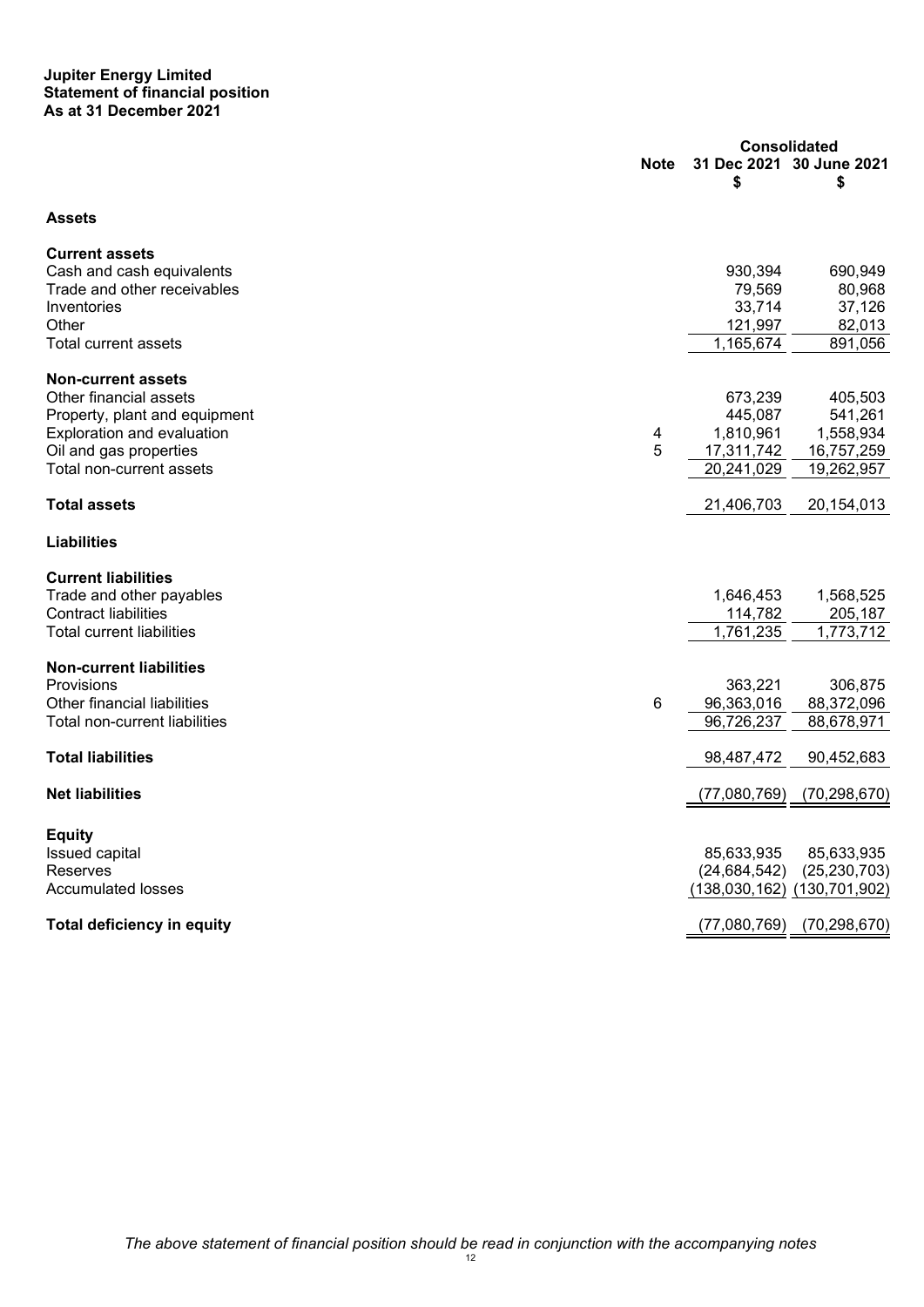#### **Jupiter Energy Limited Statement of changes in equity For the half-year ended 31 December 2021**

| <b>Issued</b><br>capital | <b>Share based</b><br>payment<br>reserve | Foreign<br>currency<br>translation<br>reserve | <b>Accumulated</b><br><b>losses</b> | <b>Total</b><br>deficiency in<br>equity                                                                                                                                           |
|--------------------------|------------------------------------------|-----------------------------------------------|-------------------------------------|-----------------------------------------------------------------------------------------------------------------------------------------------------------------------------------|
|                          |                                          |                                               |                                     |                                                                                                                                                                                   |
|                          |                                          |                                               |                                     | (67, 746, 789)                                                                                                                                                                    |
|                          |                                          |                                               | 5,609,029                           | 5,609,029                                                                                                                                                                         |
|                          |                                          |                                               |                                     | (2,693,184)                                                                                                                                                                       |
|                          |                                          | (2,693,184)                                   | 5,609,029                           | 2,915,845                                                                                                                                                                         |
| 85,633,935               | 5,764,014                                |                                               |                                     | (64,830,944)                                                                                                                                                                      |
| <b>Issued</b><br>capital | <b>Share based</b><br>payment            | Foreign<br>currency<br>translation            | <b>Accumulated</b>                  | <b>Total</b><br>deficiency in<br>equity                                                                                                                                           |
| \$                       | \$                                       | \$                                            | \$                                  |                                                                                                                                                                                   |
| 85,633,935               | 5,764,014                                |                                               |                                     | (70, 298, 670)                                                                                                                                                                    |
|                          |                                          |                                               | (7,328,260)                         | (7,328,260)                                                                                                                                                                       |
|                          |                                          | 546,161                                       |                                     | 546,161                                                                                                                                                                           |
|                          |                                          | 546,161                                       | (7,328,260)                         | (6,782,099)                                                                                                                                                                       |
| 85,633,935               | 5,764,014                                |                                               |                                     | (77,080,769)                                                                                                                                                                      |
|                          | \$<br>85,633,935                         | \$<br>5,764,014<br>reserve                    | \$<br>reserve                       | S<br>$(28, 381, 181)$ $(130, 763, 557)$<br>(2,693,184)<br>$(31,074,365)$ $(125,154,528)$<br><b>losses</b><br>$(30,994,717)$ $(130,701,902)$<br>$(30, 448, 556)$ $(138, 030, 162)$ |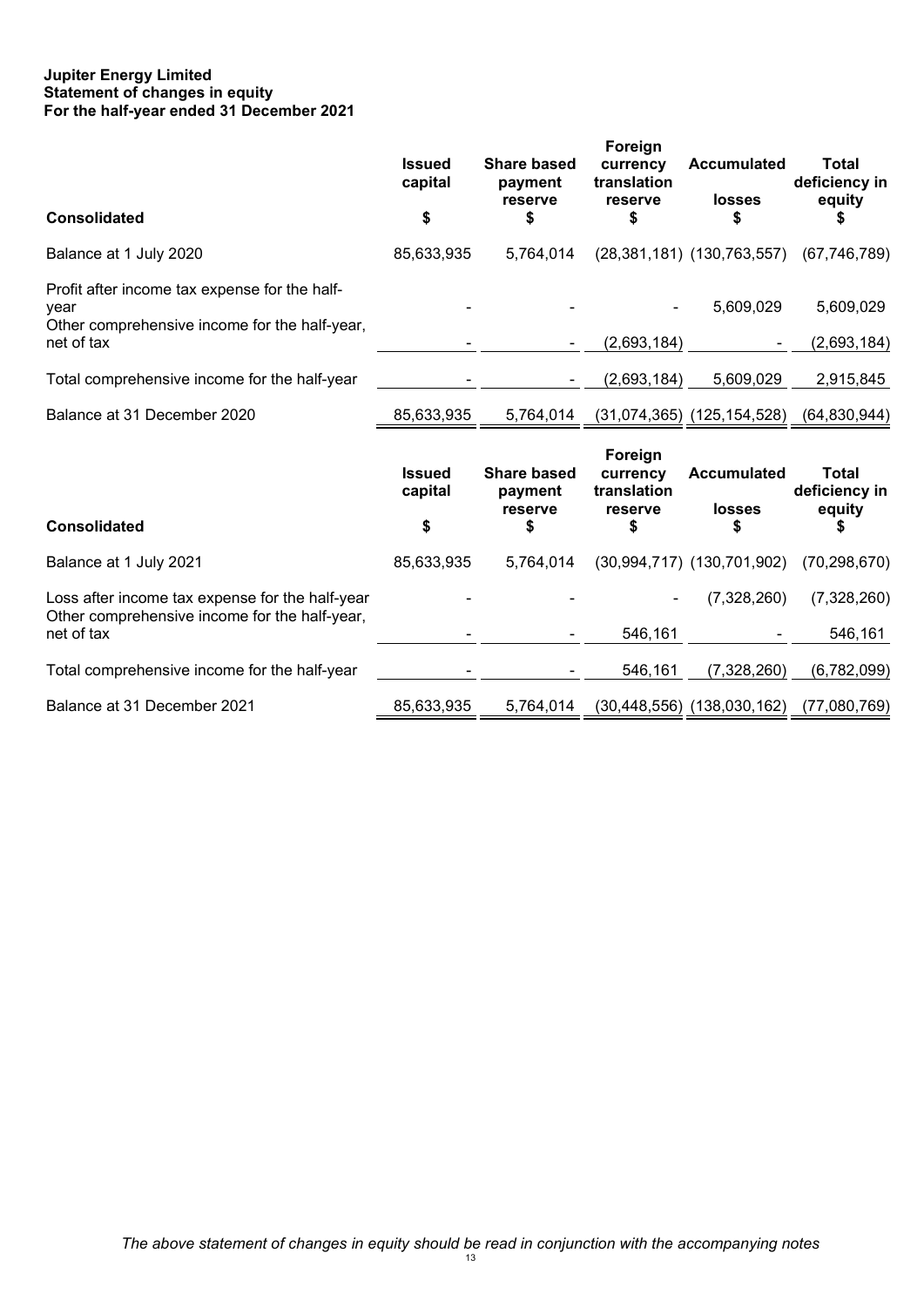#### **Jupiter Energy Limited Statement of cash flows For the half-year ended 31 December 2021**

|                                                                       | <b>Consolidated</b> |                  |
|-----------------------------------------------------------------------|---------------------|------------------|
|                                                                       | 31 Dec 2021<br>S    | 31 Dec 2020<br>S |
| Cash flows from operating activities                                  |                     |                  |
| Receipts from customers                                               | 2,124,249           | 1,570,757        |
| Payments to suppliers and employees                                   | (2,312,176)         | (1,675,583)      |
|                                                                       | (187, 927)          | (104, 826)       |
| Interest received                                                     | 40,653              | 11,295           |
| Net cash used in operating activities                                 | (147, 274)          | (93, 531)        |
| Cash flows from investing activities                                  |                     |                  |
| Payments for property, plant and equipment                            | (898)               |                  |
| Payments for exploration and evaluation                               | (206, 560)          | (485, 838)       |
| Payments for oil and gas properties                                   | (118, 676)          | (88, 641)        |
|                                                                       |                     |                  |
| Net cash used in investing activities                                 | (326, 134)          | (574,479)        |
| Cash flows from financing activities                                  |                     |                  |
| Proceeds from borrowings                                              | 694,903             | 915,884          |
| Repayment of lease liabilities                                        |                     | (83,071)         |
| Net cash from financing activities                                    | 694,903             | 832,813          |
| Net increase in cash and cash equivalents                             | 221,495             | 164,803          |
| Cash and cash equivalents at the beginning of the financial half-year | 690,949             | 138,980          |
| Effects of exchange rate changes on cash and cash equivalents         | 17,950              | (4,295)          |
| Cash and cash equivalents at the end of the financial half-year       | 930,394             | 299,488          |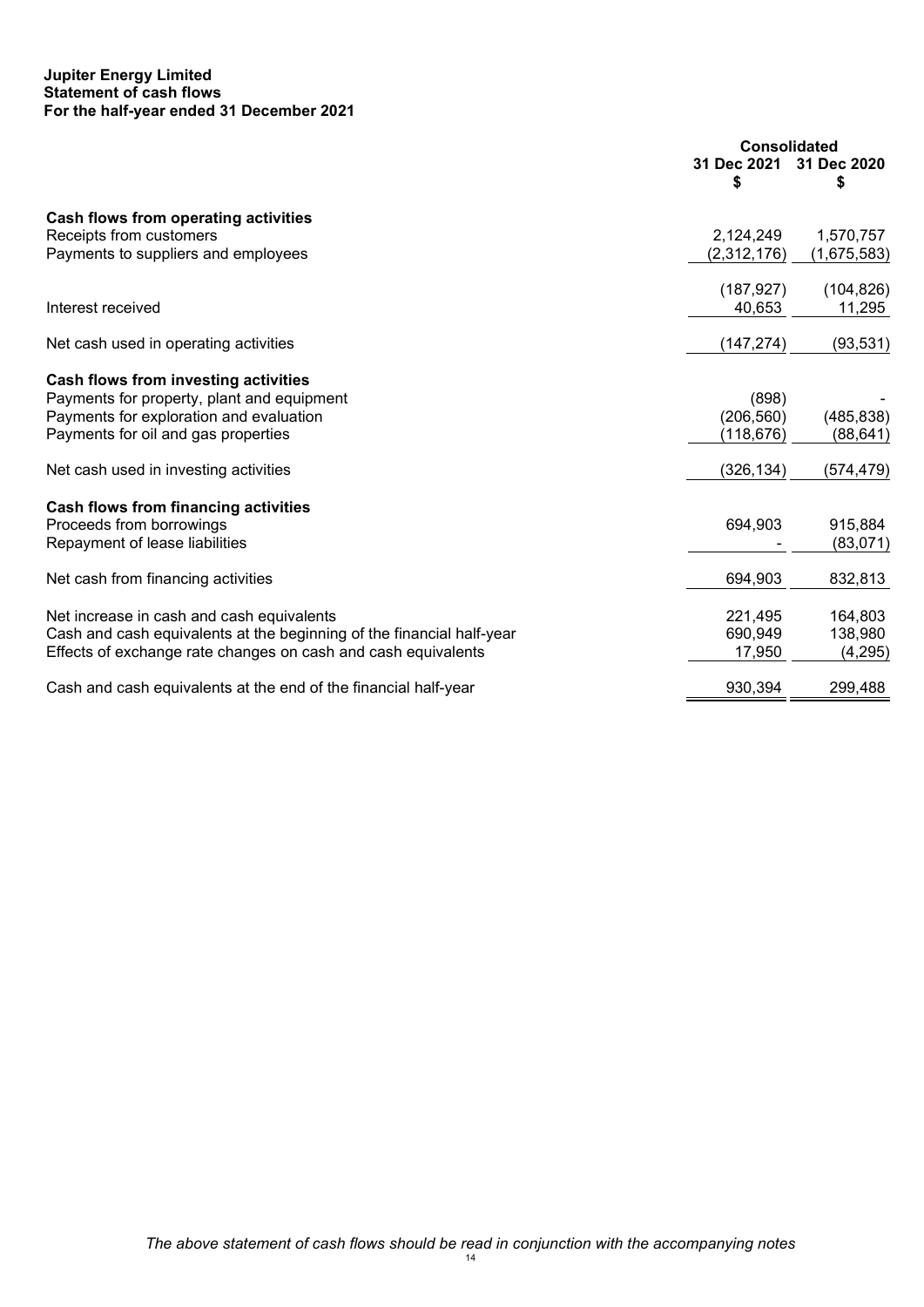#### **Jupiter Energy Limited Notes to the financial statements 31 December 2021**

#### **Note 1. Significant accounting policies**

These general purpose financial statements for the interim half-year reporting period ended 31 December 2021 have been prepared in accordance with Australian Accounting Standard AASB 134 'Interim Financial Reporting' and the Corporations Act 2001, as appropriate for for-profit oriented entities. Compliance with AASB 134 ensures compliance with International Financial Reporting Standard IAS 34 'Interim Financial Reporting'.

These general purpose financial statements do not include all the notes of the type normally included in annual financial statements. Accordingly, these financial statements are to be read in conjunction with the annual report for the year ended 30 June 2021 and any public announcements made by the company during the interim reporting period in accordance with the continuous disclosure requirements of the Corporations Act 2001.

The principal accounting policies adopted are consistent with those of the previous financial year and corresponding interim reporting period, unless otherwise stated. The consolidated entity's financial assets and liabilities are carried at amortised cost, with the carrying value approximating the fair value.

#### **New or amended Accounting Standards and Interpretations adopted**

The consolidated entity has adopted all of the new or amended Accounting Standards and Interpretations issued by the Australian Accounting Standards Board ('AASB') that are mandatory for the current reporting period.

The adoption of the new and amended standards and interpretations, did not result in any significant changes to the consolidated entity's accounting policies.

Any new or amended Accounting Standards or Interpretations that are not yet mandatory have not been early adopted.

#### **Going concern**

The consolidated financial statements have been prepared on the going concern basis, which contemplates continuity of normal business activities and the realisation of assets and settlement of liabilities in the ordinary course of business. The consolidated entity had net cash outflows from operating activities of \$147,274 during the half year ended 31 December 2021 and at 31 December 2021 had a net current liability and net liability position of \$595,561 and \$77,080,769 respectively. Included in the net current liability position balance, are accrued director fees of \$972,031 for which settlement has been deferred.

During the half year the consolidated entity extended the repayment terms of its existing promissory note facilities to July 2024. At 31 December 2021 the consolidated entity has total undrawn amounts under its promissory note facilities of US\$7,621,190 (AU\$10,503,294) albeit given the current Geopolitical environment there may be some uncertainty as to whether this undrawn amount is readily available.

For the consolidated entity to continue to carry out its intended activities and to have sufficient working capital to continue as a going concern the consolidated entity will be required to achieve the following:

- obtain approval from the Kazakhstan authorities to waive their pre-emptive right to participant in any share placement so that the consolidated entity can raise additional funding via a public share placement;
- undertake a capital raising via a share placement in the September 2022 quarter;
- maintain the ongoing financial support from its promissory noteholders; and
- obtain the necessary approvals to transition the West Zhetybai oilfield from exploration to commercial production.

As at the date of this report, the directors are satisfied there is a reasonable basis to believe that the above matters can be achieved.

Should the consolidated entity not achieve the matters set out above, there is significant uncertainty as to whether the consolidated entity would continue as a going concern and therefore whether it would realise its assets and extinguish its liabilities in the normal course of business and at the amounts stated in the financial report.

The financial report does not include adjustments relating to the recoverability or classification of the recorded asset amounts nor to the amounts or classification of liabilities that might be necessary should the consolidated entity not be able to continue as a going concern.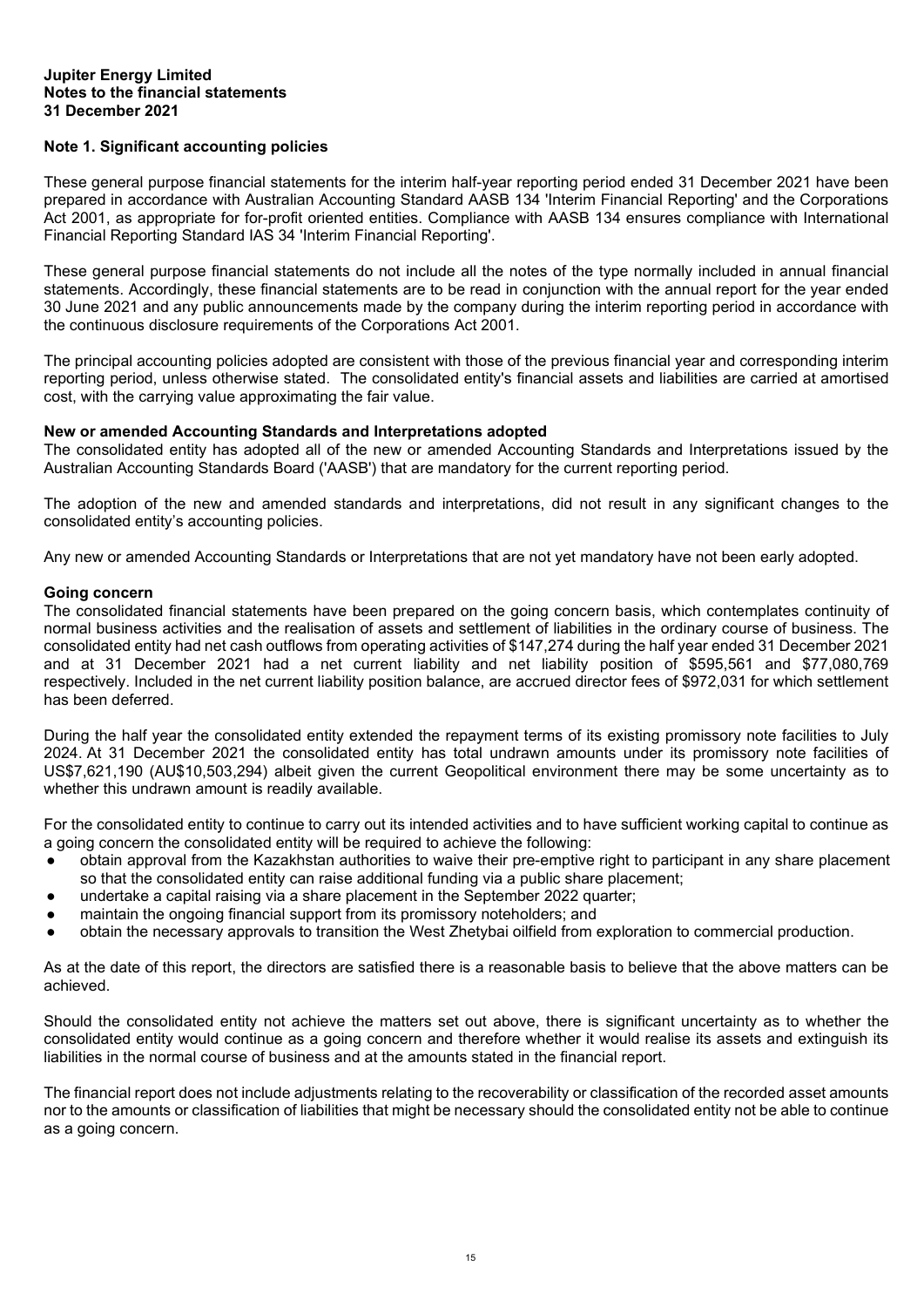#### **Jupiter Energy Limited Notes to the financial statements 31 December 2021**

#### **Note 2. Operating segments**

#### *Identification of reportable operating segments*

The consolidated entity has identified its operating segments based on the internal reports that are used by the chief operating decision makers in assessing performance and determining the allocation of resources.

The consolidated entity has identified that it has one operating segment being related to the activities in Kazakhstan, on the basis that the operations in Australia relate to running the Corporate Head Office only.

All significant Oil and Gas and Exploration and evaluation expenditure are domiciled in Kazakhstan. All oil sales are with one customer in Kazakhstan.

#### <span id="page-15-0"></span>**Note 3. Revenue**

#### *Disaggregation of revenue*

The disaggregation of revenue from contracts with customers is as follows:

|                                    |                         | Consolidated |  |
|------------------------------------|-------------------------|--------------|--|
|                                    | 31 Dec 2021 31 Dec 2020 | S            |  |
| Major product lines<br>Sale of oil | 2,041,397               | 1,943,894    |  |
|                                    |                         |              |  |

Revenue pertains solely to the sale of oil in Kazakhstan. Revenue from the sale of oil is recognised at a point in time when the control of the product is transferred to the customer, which occurs at the well head.

#### **Note 4. Non-current assets - exploration and evaluation**

<span id="page-15-1"></span>

|                                      | <b>Consolidated</b> |                          |
|--------------------------------------|---------------------|--------------------------|
|                                      |                     | 31 Dec 2021 30 June 2021 |
| Exploration and evaluation - at cost | 1,810,961           | 1,558,934                |

#### *Reconciliations*

Reconciliations of the written down values at the beginning and end of the current financial half-year are set out below:

| <b>Consolidated</b>                                         | Exploration<br>& evaluation    | Total<br>\$                    |
|-------------------------------------------------------------|--------------------------------|--------------------------------|
| Balance at 1 July 2021<br>Additions<br>Exchange differences | 1,558,934<br>206,560<br>45,467 | 1,558,934<br>206,560<br>45,467 |
| Balance at 31 December 2021                                 | 1,810,961                      | 1,810,961                      |

#### **Note 5. Non-current assets - oil and gas properties**

<span id="page-15-2"></span>

|                                  |             | <b>Consolidated</b>      |  |
|----------------------------------|-------------|--------------------------|--|
|                                  |             | 31 Dec 2021 30 June 2021 |  |
| Oil and gas properties - at cost | 19,387,840  | 18,689,003               |  |
| Less: Accumulated amortisation   | (2,076,098) | (1,931,744)              |  |
|                                  | 17,311,742  | 16,757,259               |  |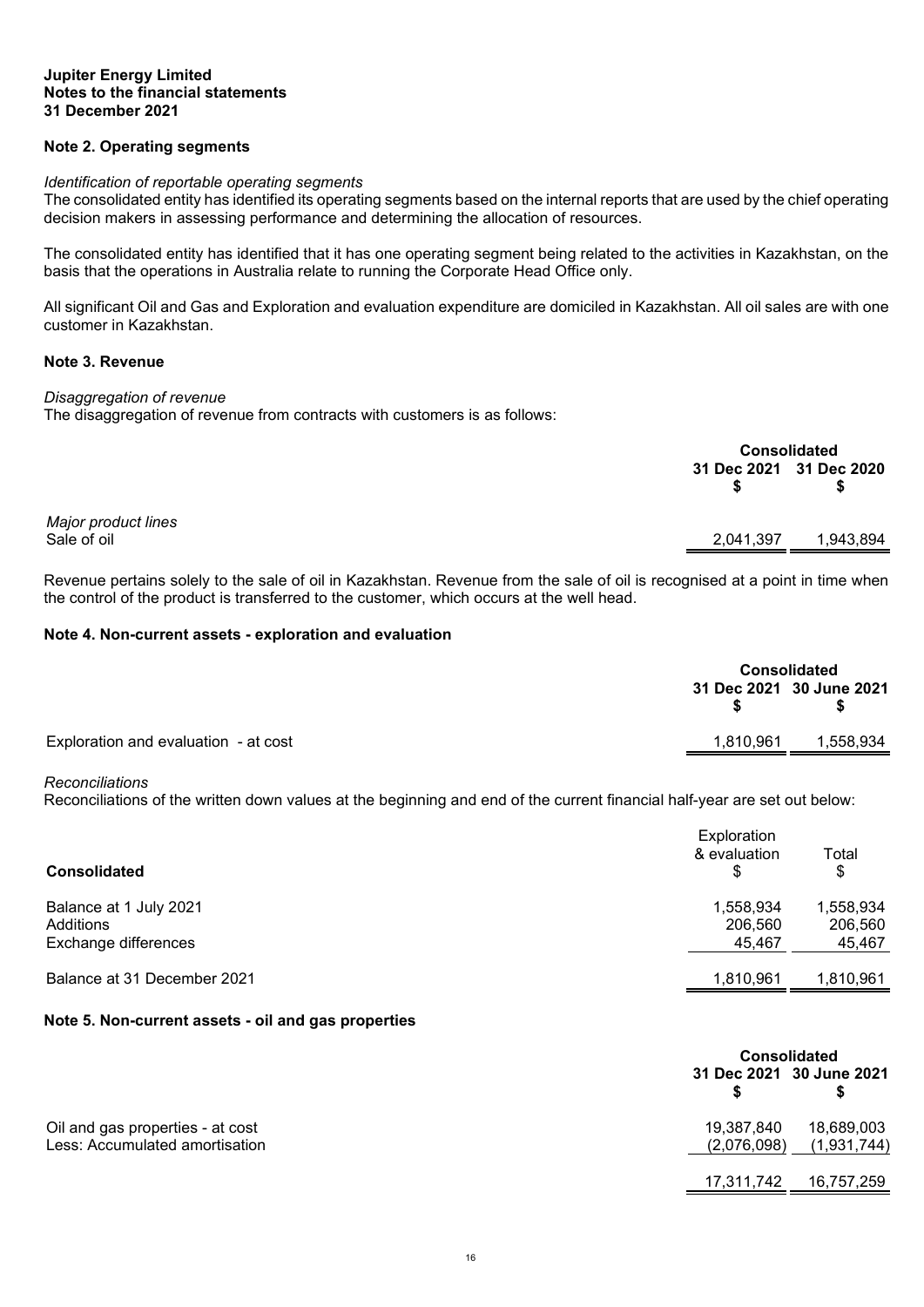#### **Note 5. Non-current assets - oil and gas properties (continued)**

*Reconciliations*

Reconciliations of the written down values at the beginning and end of the current financial half-year are set out below:

| <b>Consolidated</b>         | Oil and gas<br>properties |
|-----------------------------|---------------------------|
| Balance at 1 July 2021      | 16,757,259                |
| Additions                   | 118,676                   |
| Change in estimate          | 22.741                    |
| Exchange differences        | 500,820                   |
| Amortisation expense        | (87, 754)                 |
| Balance at 31 December 2021 | 17,311,742                |

#### **Note 6. Non-current liabilities - other financial liabilities**

<span id="page-16-0"></span>

|                  |            | <b>Consolidated</b>      |  |
|------------------|------------|--------------------------|--|
|                  |            | 31 Dec 2021 30 June 2021 |  |
| Promissory notes | 96,363,016 | 88,372,096               |  |
|                  |            |                          |  |

The promissory notes are on the same terms as those disclosed in the company's 30 June 2021 annual report. Interest is being accrued at 15% per annum.

Reconciliation of the carrying values at the beginning and end of the current and previous financial half-year are set out below:

| Opening balance              | 88,372,096 |
|------------------------------|------------|
| Interest accrued             | 4,061,720  |
| Foreign exchange differences | 3,234,297  |
| New borrowings               | 694.903    |
|                              | 96,363,016 |

#### **Note 7. Equity - dividends**

There were no dividends paid, recommended or declared during the current or previous financial half-year.

#### **Note 8. Commitments**

The consolidated entity has entered into a subsoil utilisation rights for petroleum exploration and extraction in Areas 1 and 2 in Mangistau Oblast in accordance with Contract No. 2275 dated 29 December 2006 with the Ministry of Energy and Mineral Resources of the Republic of Kazakhstan.

|                                                                                                                                        | <b>Consolidated</b> |                          |
|----------------------------------------------------------------------------------------------------------------------------------------|---------------------|--------------------------|
|                                                                                                                                        |                     | 31 Dec 2021 30 June 2021 |
| Exploration work program commitments<br>Committed at the reporting date but not recognised as liabilities, payable:<br>Within one year | 313.384             | 315,502                  |
|                                                                                                                                        |                     |                          |

During the Review Period, the Company signed Addendum #12 to Contract 2275.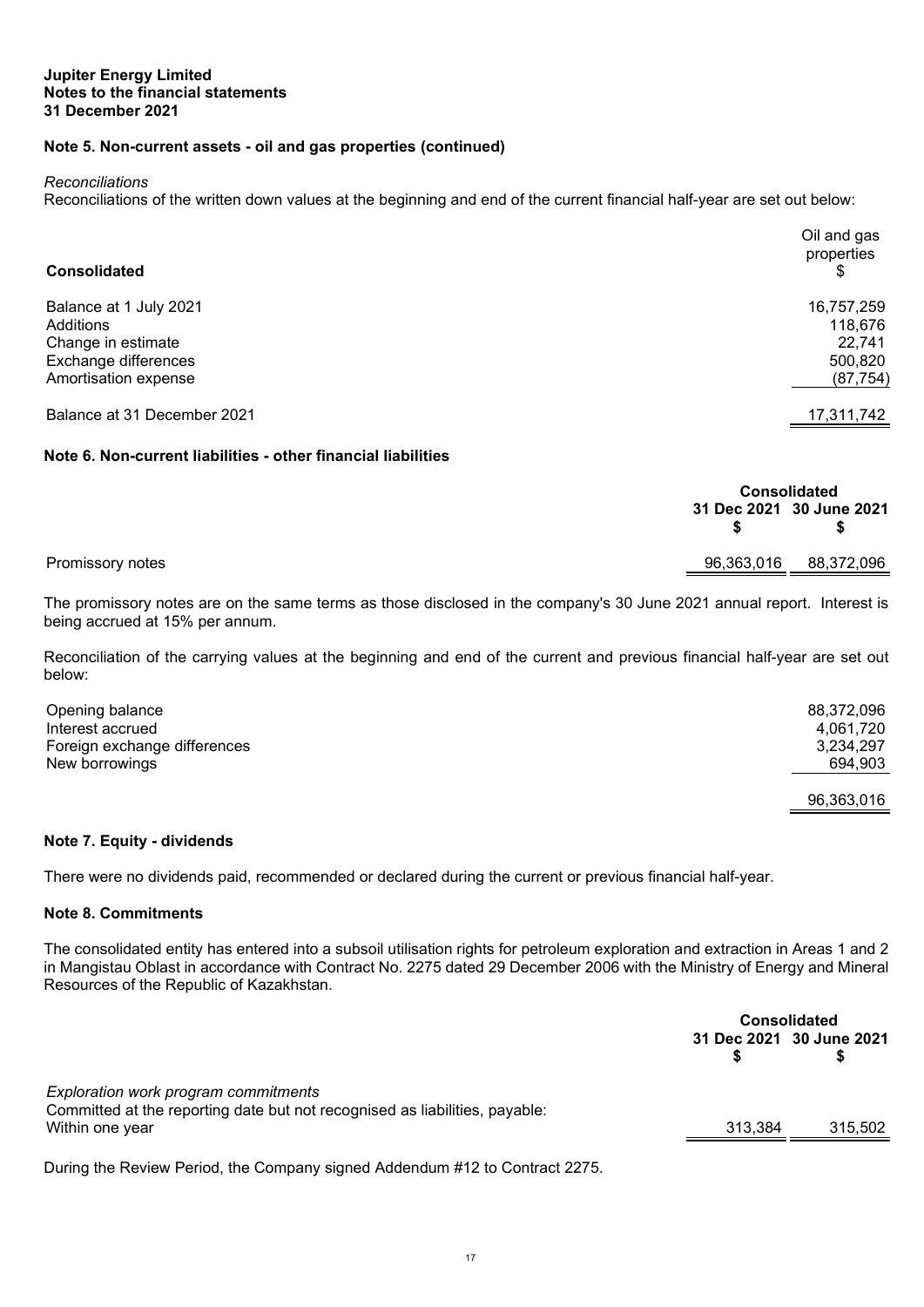#### **Jupiter Energy Limited Notes to the financial statements 31 December 2021**

#### **Note 8. Commitments (continued)**

Addendum #12 confirmed that the West Zhetybai field was approved to operate under its Preparatory Period Licence until 1 September 2024. The Company now needs to complete a number of regulatory approvals to transition to the Preparatory Period and this approval process is ongoing.

Production from West Zhetybai was shut in from 1 September 2021 and will remain so until the Development Project associated with the transition to the Preparatory Period Licence has been approved by the relevant regulatory bodies.

#### **Note 9. Events after the reporting period**

On 4 March 2022, the Company announced details of a Debt Restructure Plan that had been finalised with its four (4) Noteholders. Binding Deeds of Settlement have been signed and the Deeds outline the following terms:

- The Company to pay each Noteholder 20% of their total debt outstanding in cash at the settlement date
- The Noteholder to convert 30% of their total debt outstanding to new shares in the Company at the settlement date
- The Noteholder to write off the remaining principal and all accrued interest equivalent to 50% of their total debt outstanding at the settlement date

In order for the Company to fund the contemplated debt payout, the Company advised that it intended to raise a minimum of \$35,000,000 via the issue of new shares (**Capital Raising**). The issue price used to raise new equity will also be the price used to calculate the number of shares to be issued to the Noteholders to satisfy the debt for equity portion of the Deeds of Settlement.

The debt restructure is subject to the following conditions precedent:

- completion of the Capital Raising; and
- receipt of all relevant ASX and Kazakh regulatory approvals.

Shares issued to the Noteholders as part of the debt for equity conversion will be subject to voluntary escrow for the following periods:

- 25% of the shares will be escrowed for 6 months;
- 50% of the shares will be escrowed for 12 months; and
- 25% of the shares will be escrowed for 18 months

In broad terms, the debt restructure, if successfully completed, would see Jupiter become debt free and with sufficient working capital to complete its plans to achieve 100% Gas Utilisation on its three oilfields during 2023 as well as fund a drilling campaign for the 2023 and 2024 calendar years.

On 15 March 2022, the Company announced it had lodged its 100% Gas Utilisation Plan with the relevant authorities. The focus will now be to ensure the approval process runs as smoothly as possible and the funding required for the purchase and installation of the equipment is in place. Achieving 100% Gas Utilisation in a reasonable timeframe under a realistic budget is a critical milestone for the Company as it will enable all five production wells to return to their optimal flow rates.

No other matter or circumstance has arisen since 31 December 2021 that has significantly affected, or may significantly affect the consolidated entity's operations, the results of those operations, or the consolidated entity's state of affairs in future financial years.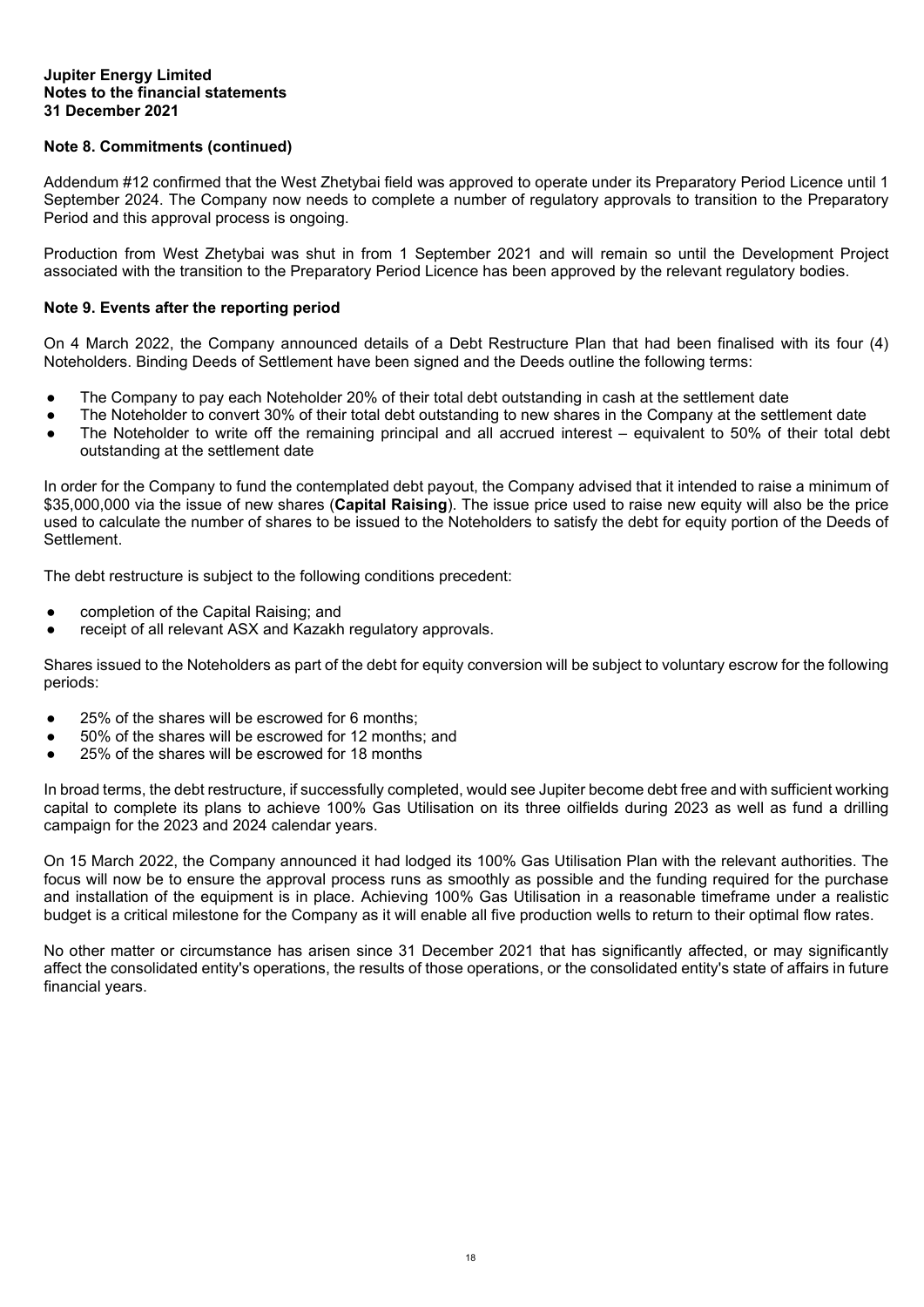#### **Jupiter Energy Limited Notes to the financial statements 31 December 2021**

### **Note 10. Earnings per share**

<span id="page-18-0"></span>

|                                                                                           | <b>Consolidated</b><br>31 Dec 2021 31 Dec 2020<br>\$ | \$            |
|-------------------------------------------------------------------------------------------|------------------------------------------------------|---------------|
| Profit/(loss) after income tax attributable to the owners of Jupiter Energy Limited       | (7,328,260)                                          | 5,609,029     |
|                                                                                           | <b>Number</b>                                        | <b>Number</b> |
| Weighted average number of ordinary shares used in calculating basic earnings per share   | 153,377,693                                          | 153,377,693   |
| Weighted average number of ordinary shares used in calculating diluted earnings per share | 153,377,693                                          | 153.377.693   |
|                                                                                           | <b>Cents</b>                                         | <b>Cents</b>  |
| Basic earnings per share<br>Diluted earnings per share                                    | (4.78)<br>(4.78)                                     | 3.66<br>3.66  |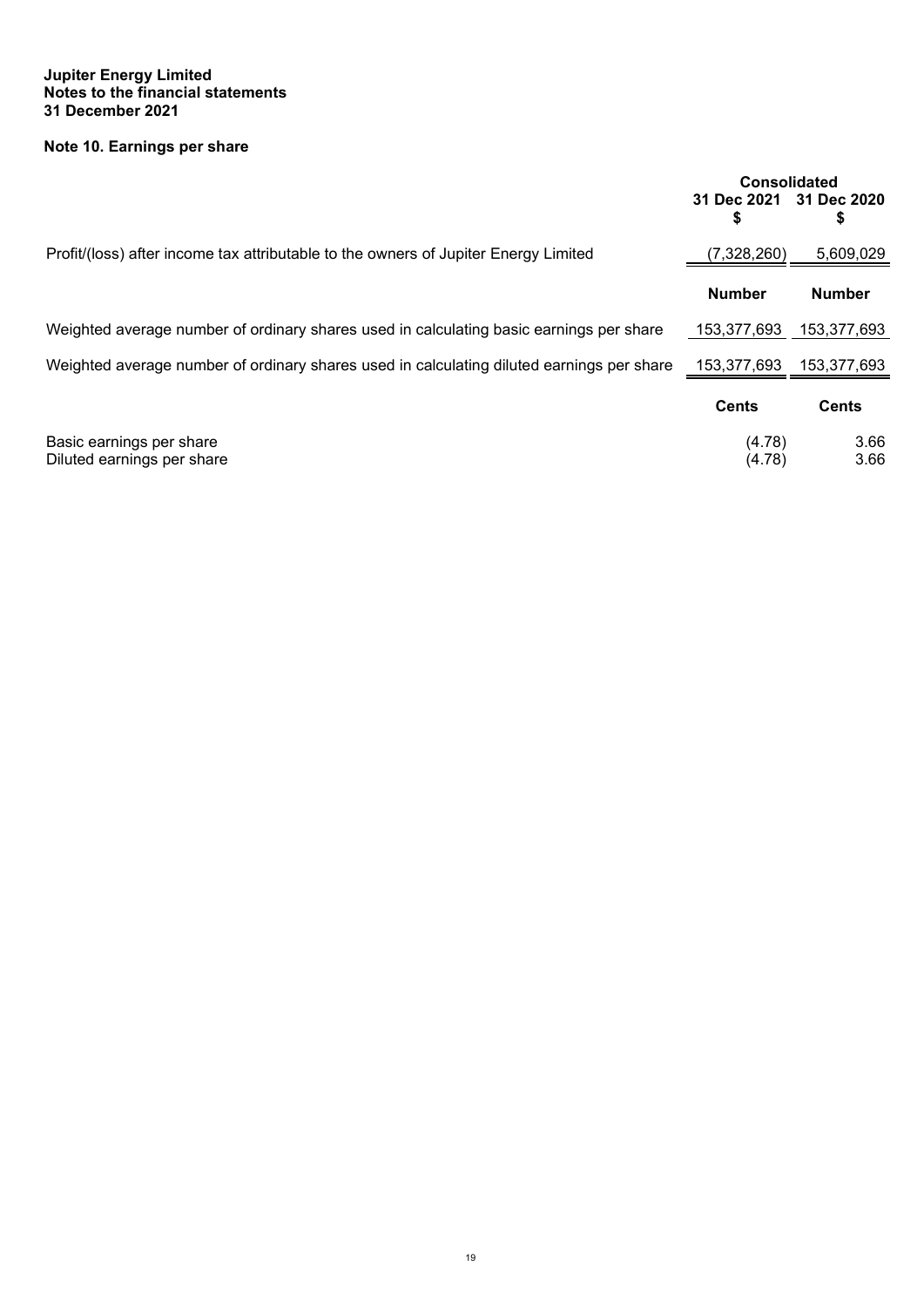#### **Jupiter Energy Limited Directors' declaration 31 December 2021**

In the directors' opinion:

- the attached financial statements and notes comply with the Corporations Act 2001, Australian Accounting Standard AASB 134 'Interim Financial Reporting', the Corporations Regulations 2001 and other mandatory professional reporting requirements;
- the attached financial statements and notes give a true and fair view of the consolidated entity's financial position as at 31 December 2021 and of its performance for the financial half-year ended on that date; and
- subject to the matters described in note 1 above, there are reasonable grounds to believe that the company will be able to pay its debts as and when they become due and payable.

Signed in accordance with a resolution of directors made pursuant to section 303(5)(a) of the Corporations Act 2001.

On behalf of the directors

 $\overline{\phantom{a}}$ 

Geoffrey Gander **Director** 

16 March 2022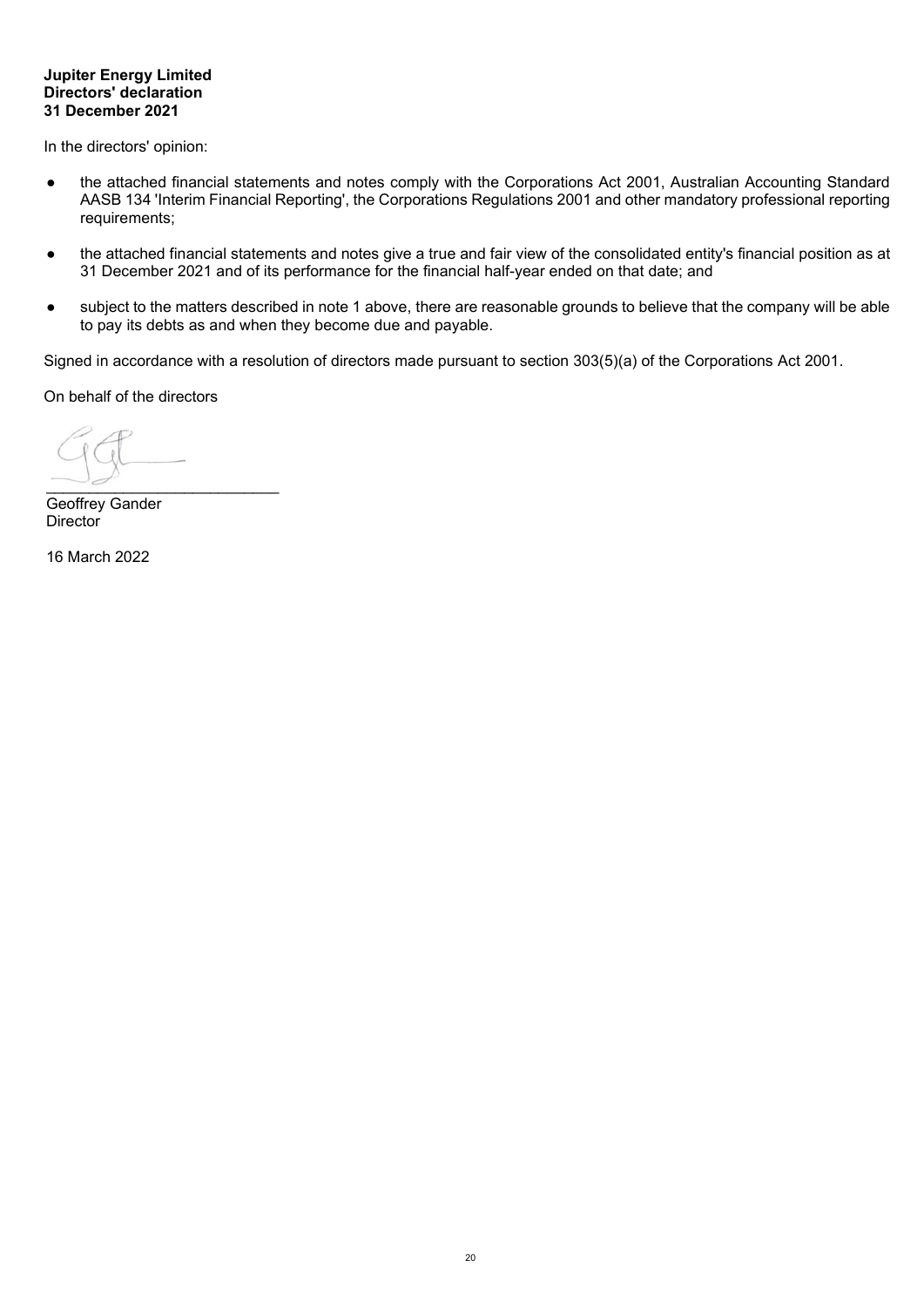

Ernst & Young 11 Mounts Bay Road Perth WA 6000 Australia GPO Box M939 Perth WA 6843

Tel: +61 8 9429 2222 Fax: +61 8 9429 2436 ey.com/au

# **Independent auditor's review report to the members of Jupiter Energy Limited**

## **Conclusion**

We have reviewed the accompanying half-year financial report of Jupiter Energy Limited (the Company) and its subsidiaries (collectively the Group), which comprises the statement of financial position as at 31 December 2021, the statement of profit or loss and comprehensive income, statement of changes in equity and statement of cash flows for the half-year ended on that date, notes comprising a summary of significant accounting policies and other explanatory information, and the directors' declaration.

Based on our review, which is not an audit, we have not become aware of any matter that makes us believe that the half-year financial report of the Group does not comply with the *Corporations Act 2001*, including:

- a. Giving a true and fair view of the consolidated financial position of the Group as at 31 December 2021 and of its consolidated financial performance for the half-year ended on that date; and
- b. Complying with Accounting Standard AASB 134 *Interim Financial Reporting* and the *Corporations Regulations 2001*.

### **Basis for conclusion**

We conducted our review in accordance with ASRE 2410 *Review of a Financial Report Performed by the Independent Auditor of the Entity* (ASRE 2410). Our responsibilities are further described in the *Auditor's responsibilities for the review of the half-year financial report* section of our report. We are independent of the Group in accordance with the auditor independence requirements of the *Corporations Act 2001* and the ethical requirements of the Accounting Professional and Ethical Standards Board's APES 110 *Code of Ethics for Professional Accountants* (*including Independence Standards)* (the Code) that are relevant to our audit of the annual financial report in Australia. We have also fulfilled our other ethical responsibilities in accordance with the Code.

# **Material uncertainty related to going concern**

We draw attention to Note 1 Going concern basis in the financial report, which describes the principal conditions that raise doubt about the Group's ability to continue as a going concern. These conditions indicate the existence of a material uncertainty that may cast significant doubt about the Group's ability to continue as a going concern. Our conclusion is not modified in respect of this matter.

# **Directors' responsibilities for the half-year financial report**

The directors of the Company are responsible for the preparation of the half-year financial report that gives a true and fair view in accordance with Australian Accounting Standards and the *Corporations Act 2001* and for such internal control as the directors determine is necessary to enable the preparation of the half-year financial report that gives a true and fair view and is free from material misstatement, whether due to fraud or error.